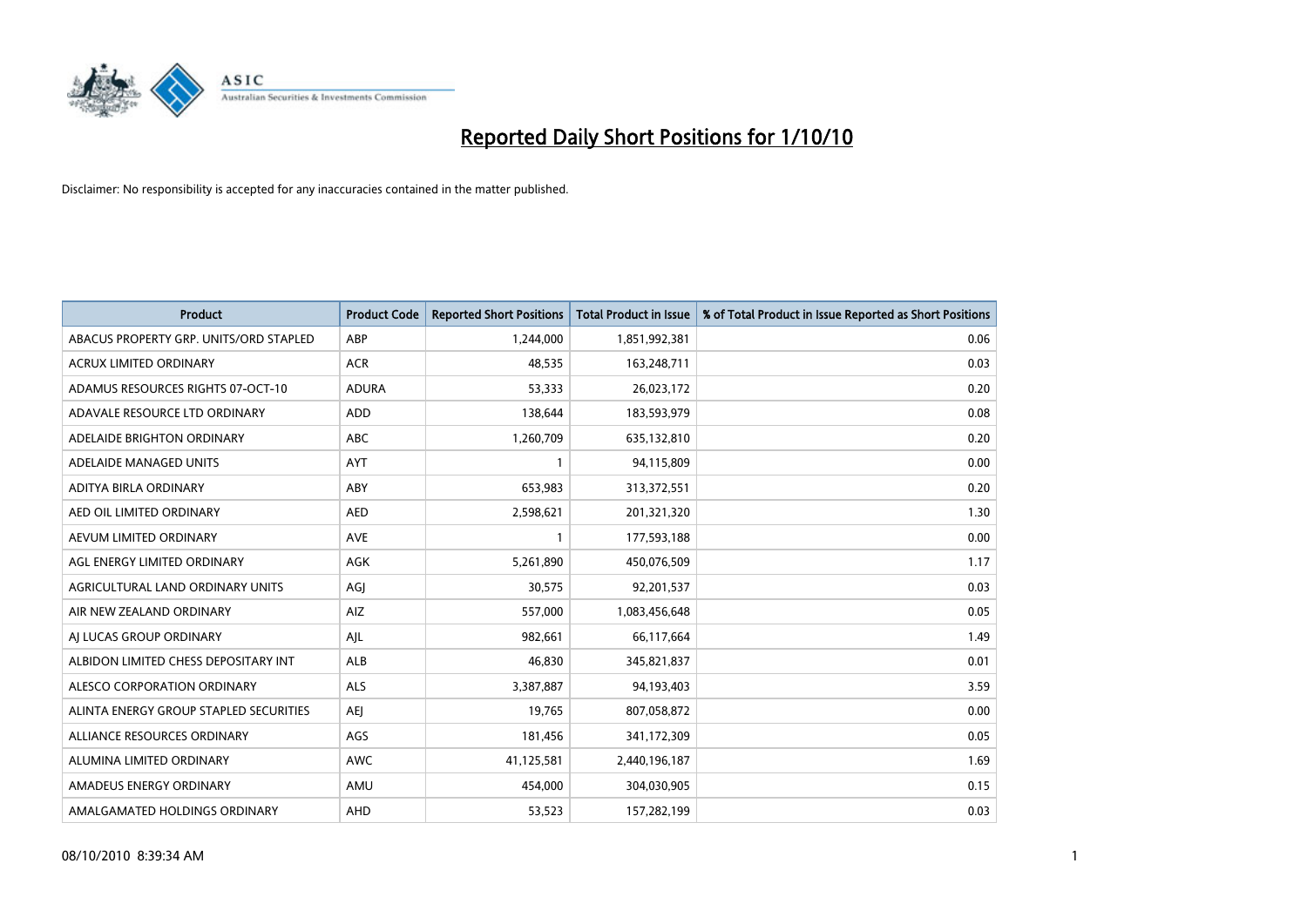

| <b>Product</b>                          | <b>Product Code</b> | <b>Reported Short Positions</b> | <b>Total Product in Issue</b> | % of Total Product in Issue Reported as Short Positions |
|-----------------------------------------|---------------------|---------------------------------|-------------------------------|---------------------------------------------------------|
| AMCOR LIMITED ORDINARY                  | <b>AMC</b>          | 1,233,441                       | 1,222,672,070                 | 0.07                                                    |
| AMP LIMITED ORDINARY                    | AMP                 | 23,155,067                      | 2,071,925,423                 | 1.09                                                    |
| AMPELLA MINING ORDINARY                 | <b>AMX</b>          | 7,516                           | 198,225,108                   | 0.00                                                    |
| ANDEAN RESOURCES LTD ORDINARY           | <b>AND</b>          | 83,974                          | 543,257,867                   | 0.01                                                    |
| ANSELL LIMITED ORDINARY                 | <b>ANN</b>          | 1,316,883                       | 132,871,402                   | 0.98                                                    |
| ANTARES ENERGY LTD ORDINARY             | <b>AZZ</b>          | 519,317                         | 299,333,110                   | 0.17                                                    |
| ANZ BANKING GRP LTD ORDINARY            | ANZ                 | 7,434,635                       | 2,559,643,569                 | 0.27                                                    |
| APA GROUP STAPLED SECURITIES            | <b>APA</b>          | 6,335,474                       | 551,689,118                   | 1.16                                                    |
| APEX MINERALS NL ORDINARY               | <b>AXM</b>          | 885,146                         | 3,567,819,909                 | 0.02                                                    |
| APN EUROPEAN RETAIL UNITS STAPLED SEC.  | <b>AEZ</b>          | 11,832                          | 544,910,660                   | 0.00                                                    |
| APN NEWS & MEDIA ORDINARY               | <b>APN</b>          | 10,638,982                      | 606,084,019                   | 1.76                                                    |
| APOLLO GAS LIMITED ORDINARY             | <b>AZO</b>          | 71,180                          | 90,400,136                    | 0.08                                                    |
| AQUARIUS PLATINUM. ORDINARY             | <b>AOP</b>          | 5,723,955                       | 463,231,008                   | 1.24                                                    |
| AQUILA RESOURCES ORDINARY               | <b>AQA</b>          | 1,305,737                       | 322,862,186                   | 0.39                                                    |
| ARAFURA RESOURCE LTD ORDINARY           | <b>ARU</b>          | 127,180                         | 290,640,342                   | 0.04                                                    |
| ARB CORPORATION ORDINARY                | ARP                 | 4.988                           | 72,481,302                    | 0.01                                                    |
| ARDENT LEISURE GROUP STAPLED SECURITIES | AAD                 | 350,341                         | 312,836,274                   | 0.10                                                    |
| ARISTOCRAT LEISURE ORDINARY             | ALL                 | 24,204,267                      | 533,379,348                   | 4.53                                                    |
| ASCIANO GROUP STAPLED SECURITIES        | <b>AIO</b>          | 30,427,716                      | 2,926,103,883                 | 1.03                                                    |
| ASG GROUP LIMITED ORDINARY              | ASZ                 | 154,458                         | 151,836,046                   | 0.09                                                    |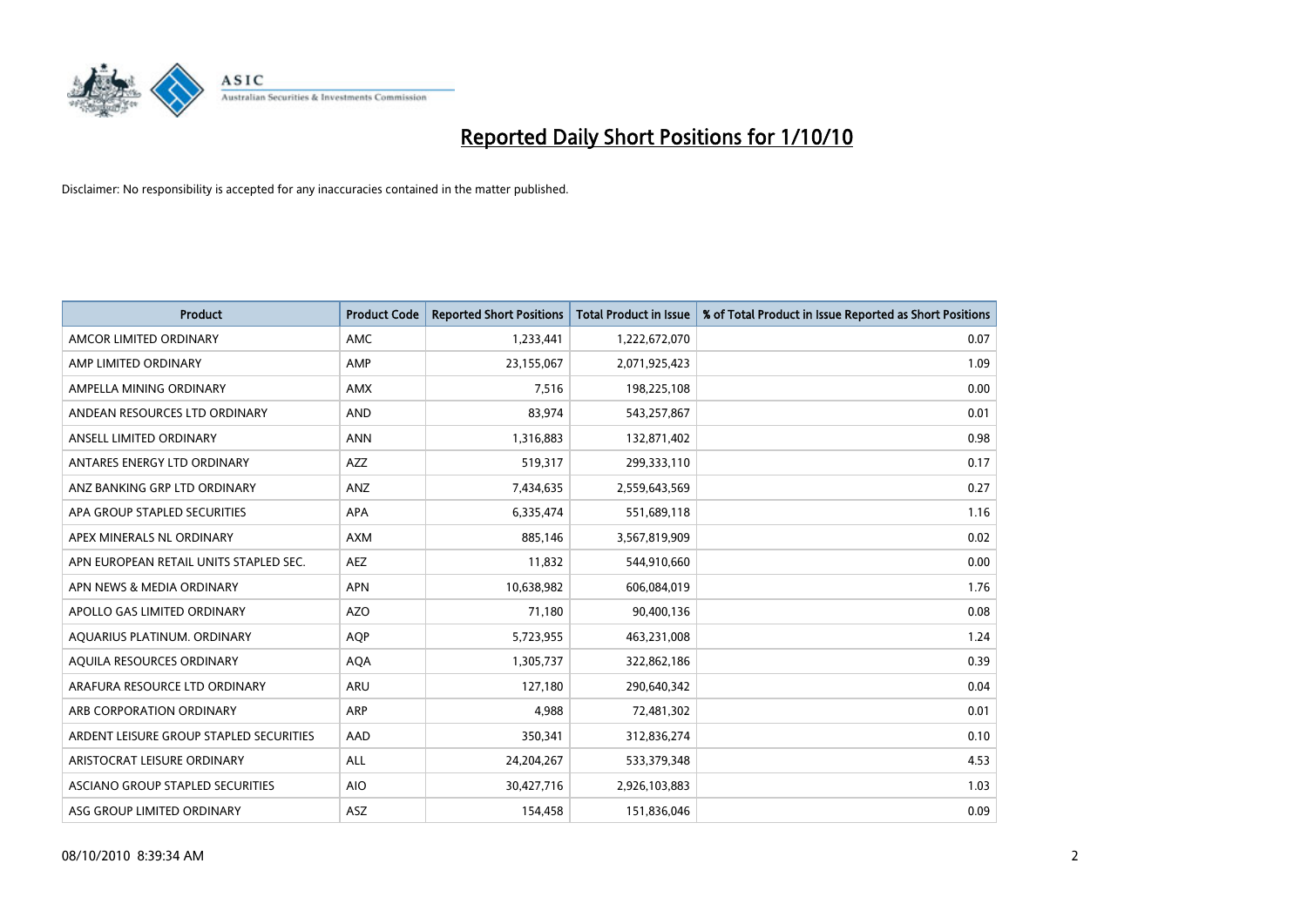

| <b>Product</b>                          | <b>Product Code</b> | <b>Reported Short Positions</b> | Total Product in Issue | % of Total Product in Issue Reported as Short Positions |
|-----------------------------------------|---------------------|---------------------------------|------------------------|---------------------------------------------------------|
| ASPEN GROUP ORD/UNITS STAPLED           | <b>APZ</b>          | 404,113                         | 583,934,711            | 0.06                                                    |
| ASTRO JAP PROP GROUP STAPLED SECURITIES | AJA                 | 70.345                          | 508,212,161            | 0.01                                                    |
| ASX LIMITED ORDINARY                    | ASX                 | 4,380,429                       | 175,136,729            | 2.52                                                    |
| ATLAS IRON LIMITED ORDINARY             | <b>AGO</b>          | 4,005,765                       | 540,009,119            | 0.72                                                    |
| AUCKLAND INTERNATION ORDINARY           | <b>AIA</b>          | 54                              | 1,310,392,831          | 0.00                                                    |
| <b>AURORA OIL &amp; GAS ORDINARY</b>    | <b>AUT</b>          | 934,637                         | 277,865,342            | 0.34                                                    |
| <b>AUSDRILL LIMITED ORDINARY</b>        | <b>ASL</b>          | 62,754                          | 261,820,159            | 0.01                                                    |
| AUSENCO LIMITED ORDINARY                | <b>AAX</b>          | 4,078,692                       | 122,427,576            | 3.34                                                    |
| AUSTAL LIMITED ORDINARY                 | ASB                 | 285,611                         | 188,069,638            | 0.14                                                    |
| <b>AUSTAR UNITED ORDINARY</b>           | <b>AUN</b>          | 13,268,439                      | 1,260,071,912          | 1.05                                                    |
| AUSTBROKERS HOLDINGS ORDINARY           | <b>AUB</b>          | 2                               | 52,736,987             | 0.00                                                    |
| AUSTEREO GROUP LTD. ORDINARY            | <b>AEO</b>          | 53,983                          | 344,783,708            | 0.02                                                    |
| AUSTIN ENGINEERING ORDINARY             | <b>ANG</b>          | 4.677                           | 71,314,403             | 0.00                                                    |
| AUSTRALAND PROPERTY STAPLED SECURITY    | <b>ALZ</b>          | 164,116                         | 576,837,197            | 0.03                                                    |
| AUSTRALIAN AGRICULT, ORDINARY           | AAC                 | 4,532,178                       | 264,264,459            | 1.71                                                    |
| <b>AUSTRALIAN EDUCATION UNITS</b>       | <b>AEU</b>          | 625,000                         | 134,973,383            | 0.46                                                    |
| AUSTRALIAN INFRASTR, UNITS/ORDINARY     | <b>AIX</b>          | 167,034                         | 620,733,944            | 0.02                                                    |
| AUSTRALIAN MINES LTD ORDINARY           | <b>AUZ</b>          | 1,400,000                       | 6,981,662,168          | 0.02                                                    |
| AUSTRALIAN PHARM, ORDINARY              | API                 | 874,965                         | 488,115,883            | 0.17                                                    |
| AVEXA LIMITED ORDINARY                  | <b>AVX</b>          | 243,657                         | 847,688,779            | 0.03                                                    |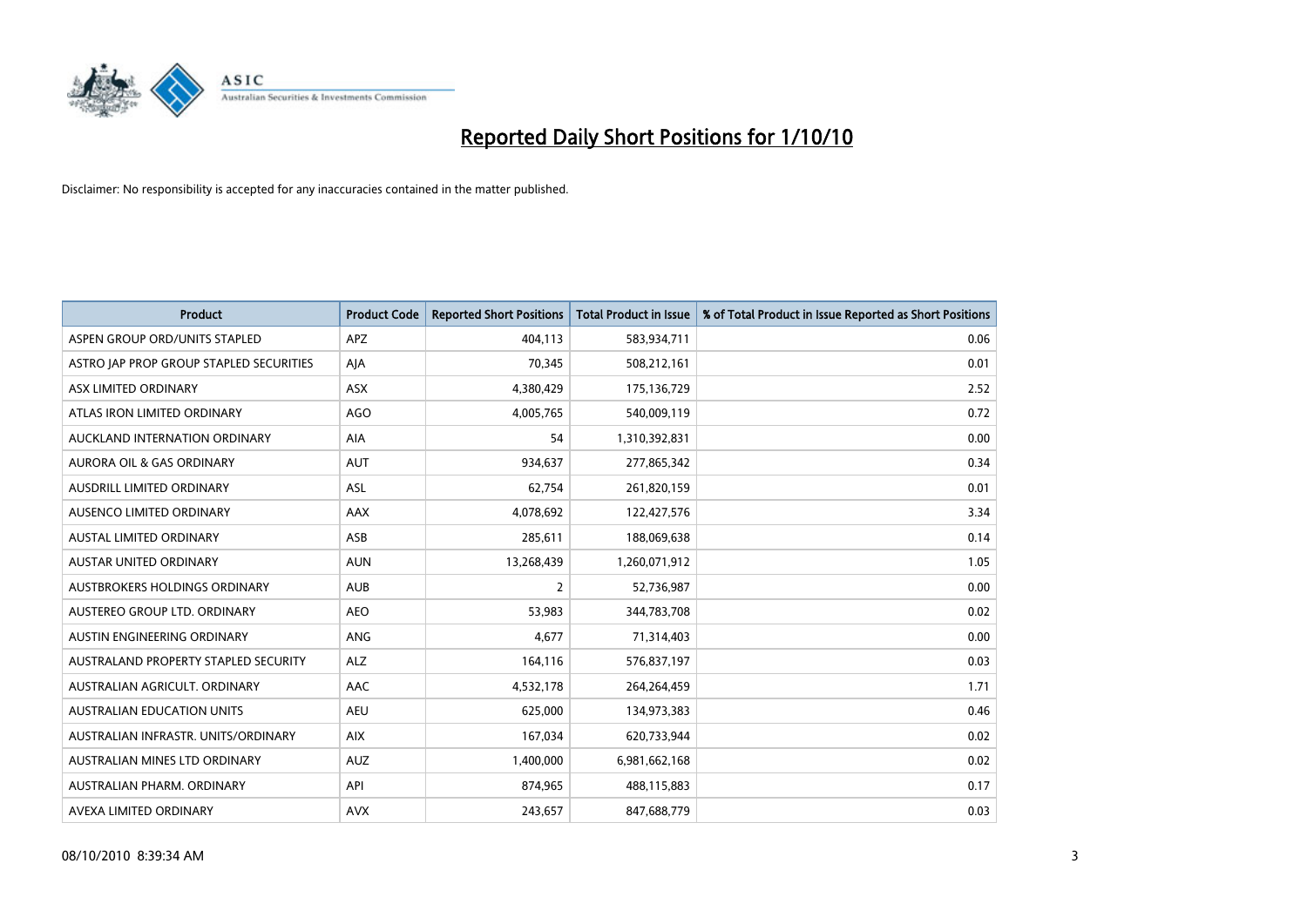

| Product                              | <b>Product Code</b> | <b>Reported Short Positions</b> | Total Product in Issue | % of Total Product in Issue Reported as Short Positions |
|--------------------------------------|---------------------|---------------------------------|------------------------|---------------------------------------------------------|
| AVOCA RESOURCES ORDINARY             | <b>AVO</b>          | 8,749,986                       | 302,379,660            | 2.89                                                    |
| AWB LIMITED ORDINARY                 | AWB                 | 7,778,771                       | 817,304,356            | 0.94                                                    |
| AWE LIMITED ORDINARY                 | <b>AWE</b>          | 1,215,201                       | 521,871,941            | 0.24                                                    |
| AXA ASIA PACIFIC ORDINARY            | <b>AXA</b>          | 12,005,552                      | 2,067,095,545          | 0.57                                                    |
| BANK OF QUEENSLAND. ORDINARY         | <b>BOO</b>          | 1,884,065                       | 215,681,127            | 0.86                                                    |
| <b>BANNERMAN RESOURCES ORDINARY</b>  | <b>BMN</b>          | 278,579                         | 201,710,934            | 0.14                                                    |
| <b>BASS STRAIT OIL CO ORDINARY</b>   | <b>BAS</b>          | 1,482                           | 291,030,250            | 0.00                                                    |
| <b>BAUXITE RESOURCE LTD ORDINARY</b> | <b>BAU</b>          | 44,797                          | 234,379,896            | 0.02                                                    |
| BEACH ENERGY LIMITED ORDINARY        | <b>BPT</b>          | 1,432,962                       | 1,098,548,140          | 0.12                                                    |
| BENDIGO AND ADELAIDE ORDINARY        | <b>BEN</b>          | 2,669,120                       | 354,523,668            | 0.76                                                    |
| BENDIGO MINING LTD ORDINARY          | <b>BDG</b>          | 16,795,409                      | 509,712,735            | 3.29                                                    |
| BERKELEY RESOURCES ORDINARY          | <b>BKY</b>          | 5,787                           | 137,590,319            | 0.00                                                    |
| <b>BHP BILLITON LIMITED ORDINARY</b> | <b>BHP</b>          | 24,304,500                      | 3,356,081,497          | 0.69                                                    |
| <b>BILLABONG ORDINARY</b>            | <b>BBG</b>          | 6,765,012                       | 253,122,552            | 2.70                                                    |
| <b>BIOTA HOLDINGS ORDINARY</b>       | <b>BTA</b>          | 1,488,977                       | 179,878,356            | 0.83                                                    |
| <b>BISALLOY STEEL ORDINARY</b>       | <b>BIS</b>          | 84,480                          | 216,455,965            | 0.04                                                    |
| BKI INVESTMENT LTD ORDINARY          | BKI                 | 508                             | 420,919,092            | 0.00                                                    |
| <b>BLACKTHORN RESOURCES ORDINARY</b> | <b>BTR</b>          | 35,848                          | 106,885,300            | 0.03                                                    |
| <b>BLUESCOPE STEEL LTD ORDINARY</b>  | <b>BSL</b>          | 16,962,908                      | 1,823,322,017          | 0.92                                                    |
| <b>BOART LONGYEAR ORDINARY</b>       | <b>BLY</b>          | 3,324,511                       | 461,163,412            | 0.72                                                    |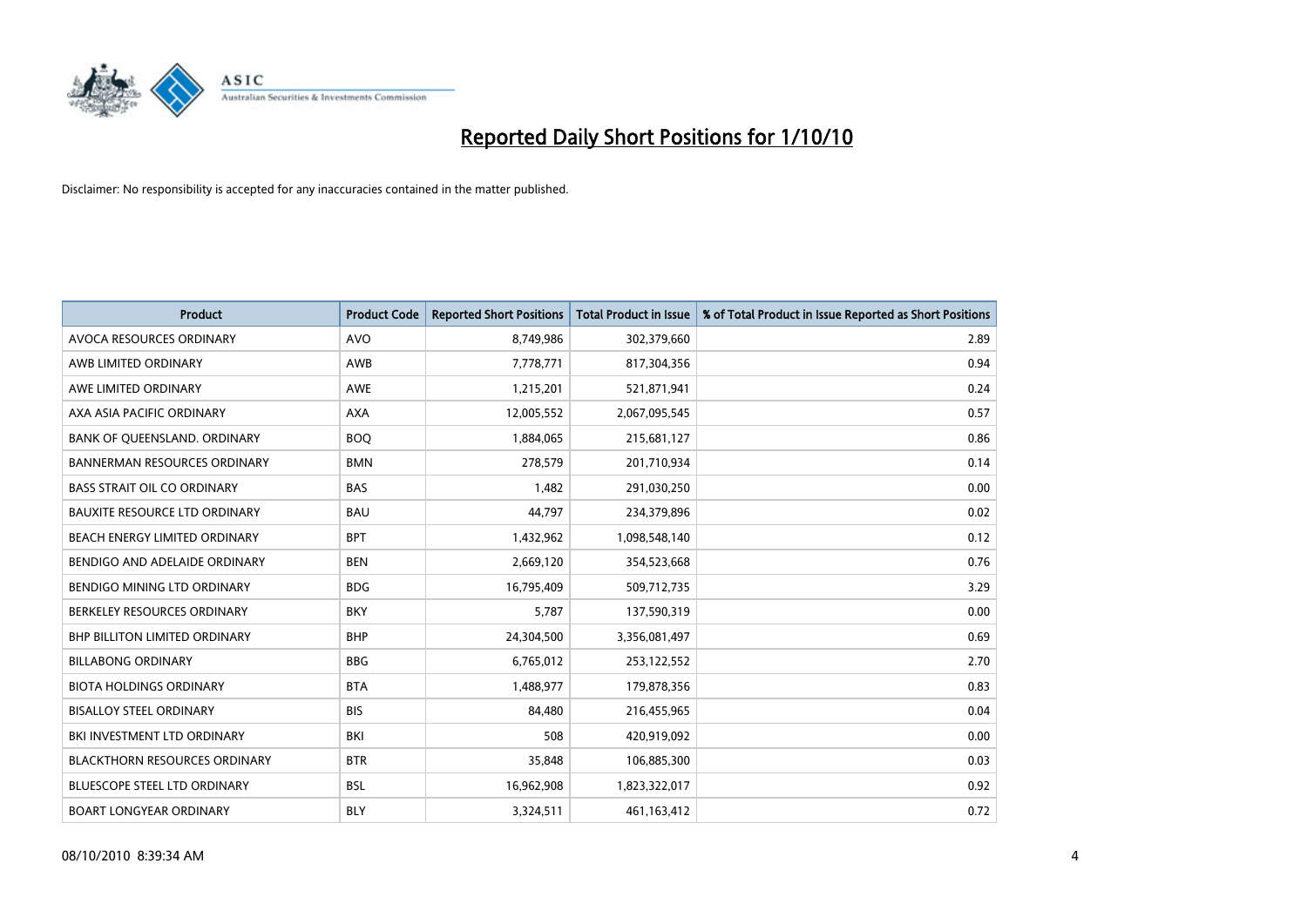

| <b>Product</b>                           | <b>Product Code</b> | <b>Reported Short Positions</b> | Total Product in Issue | % of Total Product in Issue Reported as Short Positions |
|------------------------------------------|---------------------|---------------------------------|------------------------|---------------------------------------------------------|
| <b>BOOM LOGISTICS ORDINARY</b>           | <b>BOL</b>          | 337,999                         | 460,795,156            | 0.07                                                    |
| BORAL LIMITED. ORDINARY                  | <b>BLD</b>          | 20,559,199                      | 718,853,617            | 2.85                                                    |
| BOTSWANA METALS LTD ORDINARY             | <b>BML</b>          | 7.000                           | 106,087,760            | 0.01                                                    |
| <b>BOW ENERGY LIMITED ORDINARY</b>       | <b>BOW</b>          | 2,636,184                       | 280,607,187            | 0.93                                                    |
| <b>BRADKEN LIMITED ORDINARY</b>          | <b>BKN</b>          | 740,070                         | 139,346,259            | 0.52                                                    |
| <b>BRAMBLES LIMITED ORDINARY</b>         | <b>BXB</b>          | 13,598,611                      | 1,422,587,768          | 0.93                                                    |
| BREVILLE GROUP LTD ORDINARY              | <b>BRG</b>          | 2,740                           | 129,515,322            | 0.00                                                    |
| <b>BRICKWORKS LIMITED ORDINARY</b>       | <b>BKW</b>          | 81,161                          | 147,235,904            | 0.05                                                    |
| <b>BROCKMAN RESOURCES ORDINARY</b>       | <b>BRM</b>          | 190,028                         | 141,588,151            | 0.14                                                    |
| BT INVESTMENT MNGMNT ORDINARY            | <b>BTT</b>          | 543,614                         | 160,000,000            | 0.34                                                    |
| <b>BUNNINGS WAREHOUSE ORDINARY UNITS</b> | <b>BWP</b>          | 550,972                         | 427,042,646            | 0.13                                                    |
| <b>BURU ENERGY ORDINARY</b>              | <b>BRU</b>          | 171,612                         | 182,769,900            | 0.09                                                    |
| <b>CABCHARGE AUSTRALIA ORDINARY</b>      | CAB                 | 1,357,861                       | 120,437,014            | 1.12                                                    |
| <b>CALTEX AUSTRALIA ORDINARY</b>         | <b>CTX</b>          | 5,984,252                       | 270,000,000            | 2.24                                                    |
| <b>CAMPBELL BROTHERS ORDINARY</b>        | CPB                 | 552,975                         | 63,517,495             | 0.87                                                    |
| CAPE LAMBERT RES LTD ORDINARY            | <b>CFE</b>          | 330,545                         | 593,166,467            | 0.05                                                    |
| <b>CARBON ENERGY ORDINARY</b>            | <b>CNX</b>          | 503,437                         | 609,497,650            | 0.07                                                    |
| CARDNO LIMITED ORDINARY                  | CDD                 | 19,995                          | 105,599,600            | 0.02                                                    |
| CARNARVON PETROLEUM ORDINARY             | <b>CVN</b>          | 2,664,479                       | 686,759,634            | 0.38                                                    |
| <b>CARNEGIE WAVE ENERGY ORDINARY</b>     | <b>CWE</b>          | 83,000                          | 565,237,627            | 0.01                                                    |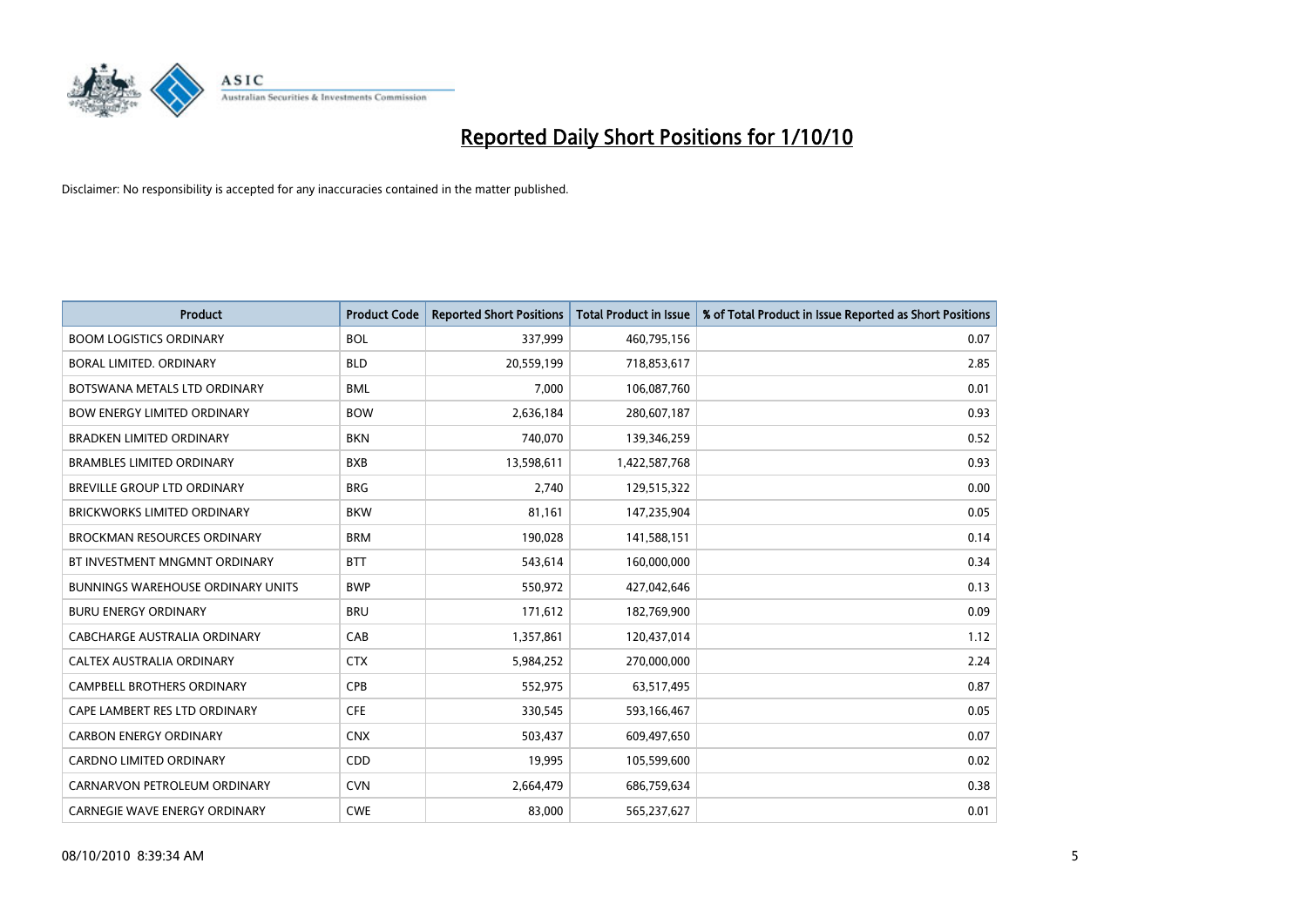

| <b>Product</b>                                | <b>Product Code</b> | <b>Reported Short Positions</b> | Total Product in Issue | % of Total Product in Issue Reported as Short Positions |
|-----------------------------------------------|---------------------|---------------------------------|------------------------|---------------------------------------------------------|
| <b>CARPATHIAN RESOURCES ORDINARY</b>          | <b>CPN</b>          | 75,000                          | 265,533,501            | 0.03                                                    |
| CARPENTARIA EXP. LTD ORDINARY                 | CAP                 | 9.777                           | 93,821,301             | 0.01                                                    |
| CARSALES.COM LTD ORDINARY                     | <b>CRZ</b>          | 1,181,743                       | 232,500,800            | 0.50                                                    |
| CASH CONVERTERS ORD/DIV ACCESS                | CCV                 | 46,054                          | 379,761,025            | 0.01                                                    |
| <b>CASPIAN OIL &amp; GAS ORDINARY</b>         | <b>CIG</b>          | 50.000                          | 1,331,500,513          | 0.00                                                    |
| CATALPA RESOURCES ORDINARY                    | CAH                 | 416,499                         | 162,752,409            | 0.25                                                    |
| <b>CEC GROUP LIMITED ORDINARY</b>             | <b>CEG</b>          | 1.750                           | 79,662,662             | 0.00                                                    |
| <b>CELLNET GROUP ORDINARY</b>                 | <b>CLT</b>          | 1.342                           | 73,122,185             | 0.00                                                    |
| <b>CENTENNIAL COAL ORDINARY</b>               | <b>CEY</b>          | 391,080                         | 395,126,381            | 0.10                                                    |
| CENTRAL PETROLEUM ORDINARY                    | <b>CTP</b>          | 4,156,290                       | 907,297,842            | 0.46                                                    |
| <b>CENTRO PROPERTIES UNITS/ORD STAPLED</b>    | <b>CNP</b>          | 324,031                         | 972,414,514            | 0.03                                                    |
| <b>CENTRO RETAIL GROUP STAPLED SECURITIES</b> | <b>CER</b>          | 760,930                         | 2,286,399,424          | 0.03                                                    |
| <b>CERAMIC FUEL CELLS ORDINARY</b>            | <b>CFU</b>          | 138,346                         | 1,195,446,166          | 0.01                                                    |
| <b>CFS RETAIL PROPERTY UNITS</b>              | <b>CFX</b>          | 50,963,905                      | 2,820,392,571          | 1.79                                                    |
| CGA MINING LIMITED ORDINARY                   | <b>CGX</b>          | 220,017                         | 331,294,976            | 0.06                                                    |
| <b>CHALLENGER DIV.PRO. STAPLED UNITS</b>      | <b>CDI</b>          | 29,961                          | 913,426,007            | 0.00                                                    |
| <b>CHALLENGER F.S.G.LTD ORDINARY</b>          | <b>CGF</b>          | 10,217,118                      | 499,473,232            | 2.04                                                    |
| CHALLENGER INFRAST. STAPLED UNITS             | <b>CIF</b>          | 8,420                           | 317,471,579            | 0.00                                                    |
| <b>CHANDLER MACLEOD LTD ORDINARY</b>          | <b>CMG</b>          | 11,970                          | 421,812,960            | 0.00                                                    |
| CHARTER HALL GROUP STAPLED US PROHIBIT.       | <b>CHC</b>          | 1,966,837                       | 1,225,365,088          | 0.15                                                    |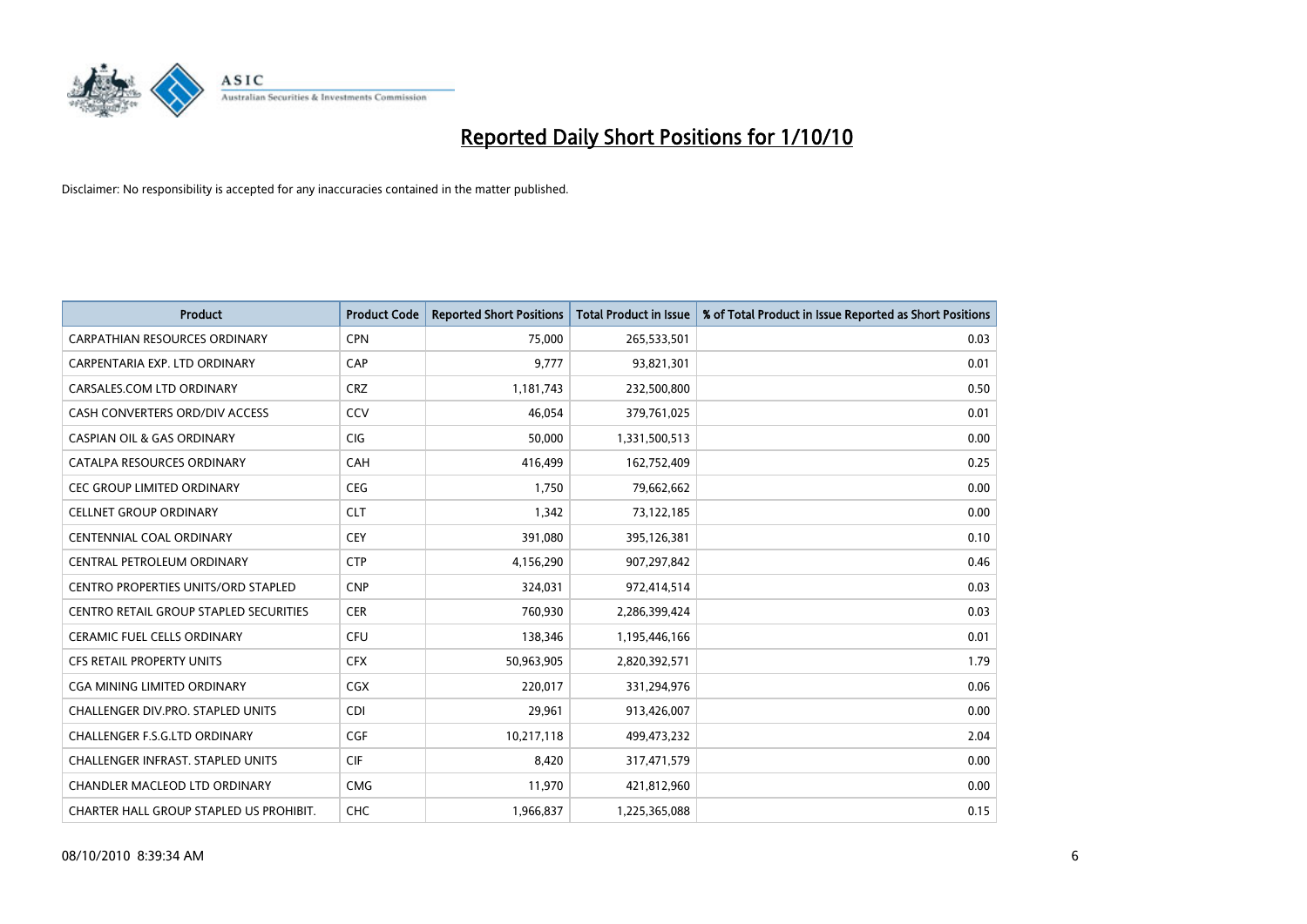

| <b>Product</b>                          | <b>Product Code</b> | <b>Reported Short Positions</b> | <b>Total Product in Issue</b> | % of Total Product in Issue Reported as Short Positions |
|-----------------------------------------|---------------------|---------------------------------|-------------------------------|---------------------------------------------------------|
| <b>CHARTER HALL OFFICE UNIT</b>         | CQO                 | 407,975                         | 493,319,730                   | 0.08                                                    |
| <b>CHARTER HALL RETAIL UNITS</b>        | <b>COR</b>          | 172,506                         | 305,810,723                   | 0.05                                                    |
| CHEMGENEX PHARMACEUT ORDINARY           | <b>CXS</b>          | 221,509                         | 283,348,870                   | 0.08                                                    |
| CITADEL RESOURCE GRP ORDINARY           | CGG                 | 2,549,470                       | 2,367,460,116                 | 0.09                                                    |
| CITIGOLD CORP LTD ORDINARY              | <b>CTO</b>          | 2,098,686                       | 964,512,301                   | 0.22                                                    |
| CLINUVEL PHARMACEUT, ORDINARY           | CUV                 | 41,277                          | 303,443,665                   | 0.01                                                    |
| <b>CLOUGH LIMITED ORDINARY</b>          | <b>CLO</b>          | 379,905                         | 771,806,269                   | 0.04                                                    |
| <b>COAL &amp; ALLIED ORDINARY</b>       | <b>CNA</b>          | 2,466                           | 86,584,735                    | 0.00                                                    |
| COAL OF AFRICA LTD ORDINARY             | <b>CZA</b>          | 91,356                          | 530,514,663                   | 0.02                                                    |
| <b>COALSPUR MINES LTD ORDINARY</b>      | <b>CPL</b>          | 840,122                         | 379,088,134                   | 0.21                                                    |
| COCA-COLA AMATIL ORDINARY               | <b>CCL</b>          | 4,732,462                       | 754,615,919                   | 0.62                                                    |
| <b>COCHLEAR LIMITED ORDINARY</b>        | <b>COH</b>          | 733,491                         | 56,574,987                    | 1.28                                                    |
| <b>COCKATOO COAL ORDINARY</b>           | <b>COK</b>          | 11,016,837                      | 868,499,759                   | 1.27                                                    |
| <b>COEUR D'ALENE MINES. CDI 1:1</b>     | <b>CXC</b>          | 1,000                           | 4,427,833                     | 0.02                                                    |
| <b>COFFEY INTERNATIONAL ORDINARY</b>    | <b>COF</b>          | 5,744                           | 129,035,760                   | 0.00                                                    |
| COMMONWEALTH BANK, ORDINARY             | <b>CBA</b>          | 16,441,838                      | 1,548,872,074                 | 1.01                                                    |
| <b>COMMONWEALTH PROP ORDINARY UNITS</b> | <b>CPA</b>          | 19,663,577                      | 2,012,803,230                 | 0.97                                                    |
| <b>COMPASS RESOURCES ORDINARY</b>       | <b>CMR</b>          | 101,480                         | 147,402,920                   | 0.07                                                    |
| <b>COMPUTERSHARE LTD ORDINARY</b>       | <b>CPU</b>          | 4,456,498                       | 555,664,059                   | 0.79                                                    |
| <b>CONNECTEAST GROUP STAPLED</b>        | <b>CEU</b>          | 32,588,531                      | 3,940,145,951                 | 0.83                                                    |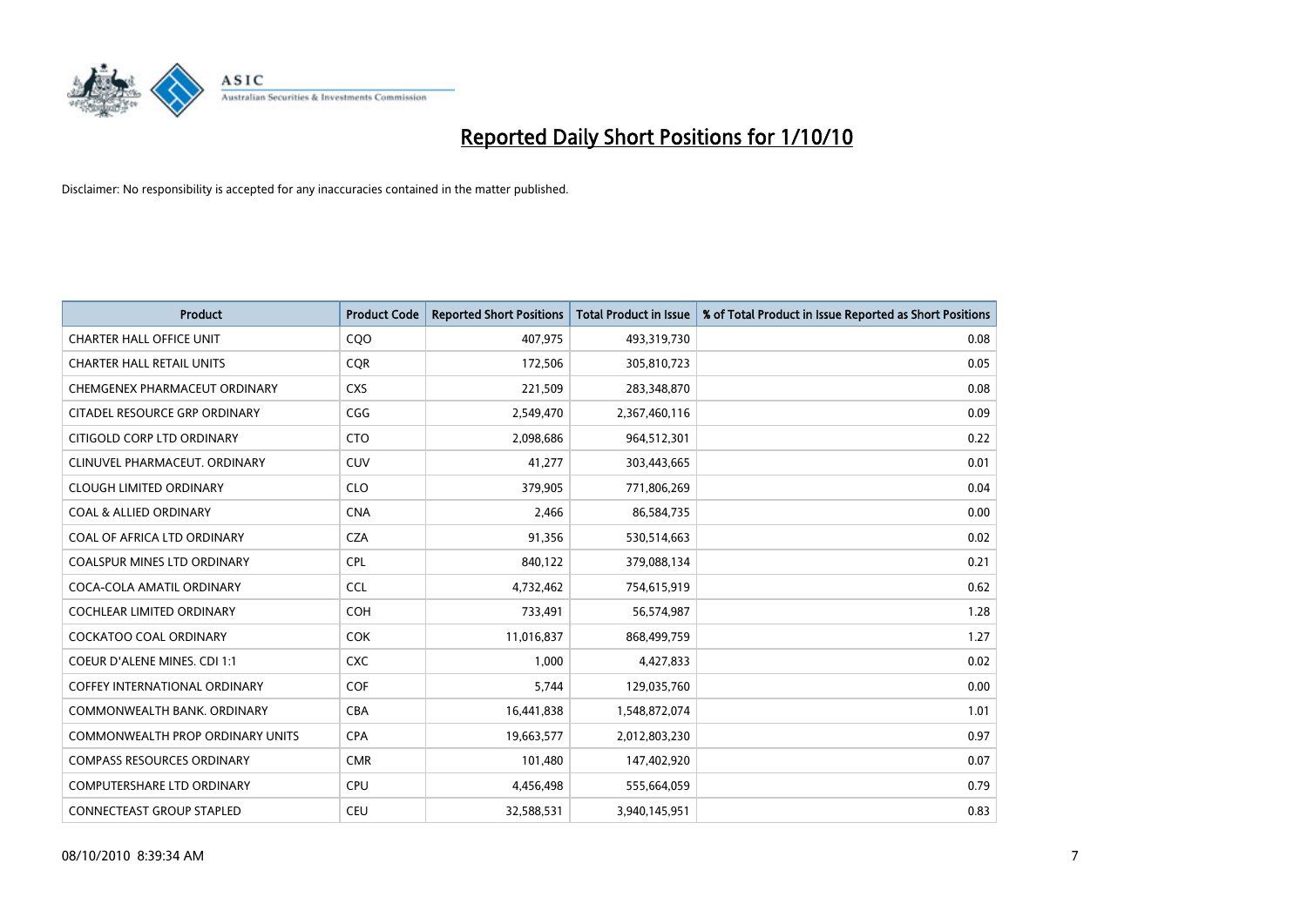

| <b>Product</b>                      | <b>Product Code</b> | <b>Reported Short Positions</b> | <b>Total Product in Issue</b> | % of Total Product in Issue Reported as Short Positions |
|-------------------------------------|---------------------|---------------------------------|-------------------------------|---------------------------------------------------------|
| CONQUEST MINING ORDINARY            | CQT                 | 1,698,421                       | 375,898,722                   | 0.45                                                    |
| CONSOLIDATED MEDIA. ORDINARY        | <b>CMI</b>          | 3,292,695                       | 596,758,471                   | 0.56                                                    |
| <b>CONTANGO MICROCAP ORDINARY</b>   | <b>CTN</b>          | 7,500                           | 150,088,688                   | 0.00                                                    |
| COOPER ENERGY LTD ORDINARY          | <b>COE</b>          | 81,612                          | 292,576,001                   | 0.03                                                    |
| <b>COPPER STRIKE LTD ORDINARY</b>   | <b>CSE</b>          | 714                             | 129,455,571                   | 0.00                                                    |
| <b>COUNT FINANCIAL ORDINARY</b>     | COU                 | 1,382,550                       | 260,258,799                   | 0.53                                                    |
| <b>CRANE GROUP LIMITED ORDINARY</b> | <b>CRG</b>          | 3,080,579                       | 78,286,427                    | 3.91                                                    |
| CROMWELL GROUP STAPLED SECURITIES   | <b>CMW</b>          | 138,643                         | 902,268,478                   | 0.02                                                    |
| <b>CROWN LIMITED ORDINARY</b>       | <b>CWN</b>          | 5,422,484                       | 753,555,290                   | 0.70                                                    |
| <b>CSG LIMITED ORDINARY</b>         | <b>CSV</b>          | 456,704                         | 244,319,695                   | 0.18                                                    |
| <b>CSL LIMITED ORDINARY</b>         | <b>CSL</b>          | 9,278,772                       | 549,967,860                   | 1.68                                                    |
| <b>CSR LIMITED ORDINARY</b>         | <b>CSR</b>          | 5,783,775                       | 1,517,907,314                 | 0.35                                                    |
| <b>CUDECO LIMITED ORDINARY</b>      | CDU                 | 876,993                         | 135,412,643                   | 0.65                                                    |
| <b>CUSTOMERS LIMITED ORDINARY</b>   | <b>CUS</b>          | 104,896                         | 134,999,097                   | 0.07                                                    |
| DART ENERGY LTD ORDINARY            | <b>DTE</b>          | 1,325,664                       | 419,748,184                   | 0.32                                                    |
| DAVID JONES LIMITED ORDINARY        | <b>DIS</b>          | 19,733,535                      | 510,945,759                   | 3.85                                                    |
| DECMIL GROUP LIMITED ORDINARY       | <b>DCG</b>          | 17,397                          | 123,804,568                   | 0.01                                                    |
| DEEP YELLOW LIMITED ORDINARY        | <b>DYL</b>          | 15,876                          | 1,125,814,458                 | 0.00                                                    |
| DEVINE LIMITED ORDINARY             | <b>DVN</b>          | 1,000                           | 634,918,223                   | 0.00                                                    |
| DEXUS PROPERTY GROUP STAPLED UNITS  | <b>DXS</b>          | 14,957,791                      | 4,839,024,176                 | 0.29                                                    |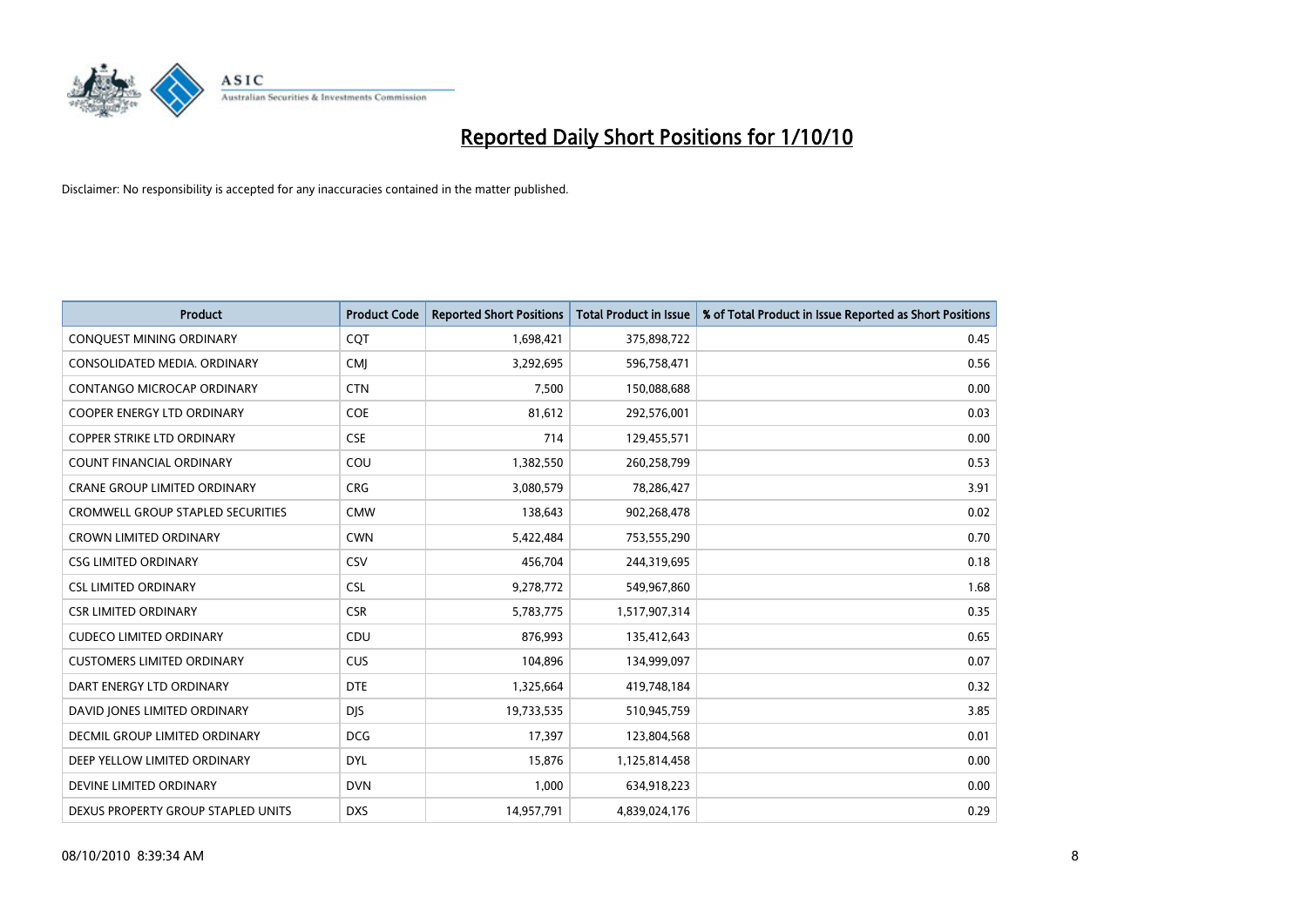

| <b>Product</b>                            | <b>Product Code</b> | <b>Reported Short Positions</b> | <b>Total Product in Issue</b> | % of Total Product in Issue Reported as Short Positions |
|-------------------------------------------|---------------------|---------------------------------|-------------------------------|---------------------------------------------------------|
| DISCOVERY METALS LTD ORDINARY             | <b>DML</b>          | 426,796                         | 302,202,585                   | 0.14                                                    |
| DOMINION MINING ORDINARY                  | <b>DOM</b>          | 210,619                         | 103,327,059                   | 0.19                                                    |
| DOMINO PIZZA ENTERPR ORDINARY             | <b>DMP</b>          | 3                               | 68,407,674                    | 0.00                                                    |
| DOWNER EDI LIMITED ORDINARY               | <b>DOW</b>          | 2,777,069                       | 338,466,351                   | 0.83                                                    |
| DUET GROUP STAPLED US PROHIBIT.           | <b>DUE</b>          | 4,364                           | 887,304,690                   | 0.00                                                    |
| DULUXGROUP LIMITED ORDINARY               | <b>DLX</b>          | 95,283                          | 366,945,710                   | 0.02                                                    |
| DYESOL LIMITED ORDINARY                   | <b>DYE</b>          | 2.000                           | 142,875,632                   | 0.00                                                    |
| <b>EASTERN STAR GAS ORDINARY</b>          | ESG                 | 3,664,440                       | 991,302,041                   | 0.35                                                    |
| EDT RETAIL TRUST UNITS                    | <b>EDT</b>          | 99,457                          | 4,700,290,868                 | 0.00                                                    |
| <b>ELDERS LIMITED ORDINARY</b>            | <b>ELD</b>          | 17,581,064                      | 448,598,480                   | 3.90                                                    |
| ELDORADO GOLD CORP CDI 1:1                | EAU                 | 21,447                          | 21,671,827                    | 0.09                                                    |
| ELIXIR PETROLEUM LTD ORDINARY             | <b>EXR</b>          | 324,400                         | 188,988,472                   | 0.17                                                    |
| <b>EMECO HOLDINGS ORDINARY</b>            | <b>EHL</b>          | 753,146                         | 631,237,586                   | 0.12                                                    |
| <b>ENERGY RESOURCES ORDINARY 'A'</b>      | ERA                 | 540,188                         | 190,737,934                   | 0.28                                                    |
| <b>ENERGY WORLD CORPOR, ORDINARY</b>      | <b>EWC</b>          | 6,757,999                       | 1,561,166,672                 | 0.42                                                    |
| ENTEK ENERGY LTD ORDINARY                 | <b>ETE</b>          | 489,903                         | 258,692,535                   | 0.19                                                    |
| <b>ENTELLECT SOLUTIONS ORDINARY</b>       | <b>ESN</b>          | 464,050                         | 1,740,334,200                 | 0.03                                                    |
| <b>ENVESTRA LIMITED ORDINARY</b>          | <b>ENV</b>          | 1,253,019                       | 1,386,827,962                 | 0.09                                                    |
| EQUINOX MINERALS LTD CHESS DEPOSITARY INT | EON                 | 2,833,549                       | 707,868,211                   | 0.39                                                    |
| EVEREST FINANCIAL ORDINARY                | <b>EFG</b>          | 4.300                           | 251,442,316                   | 0.00                                                    |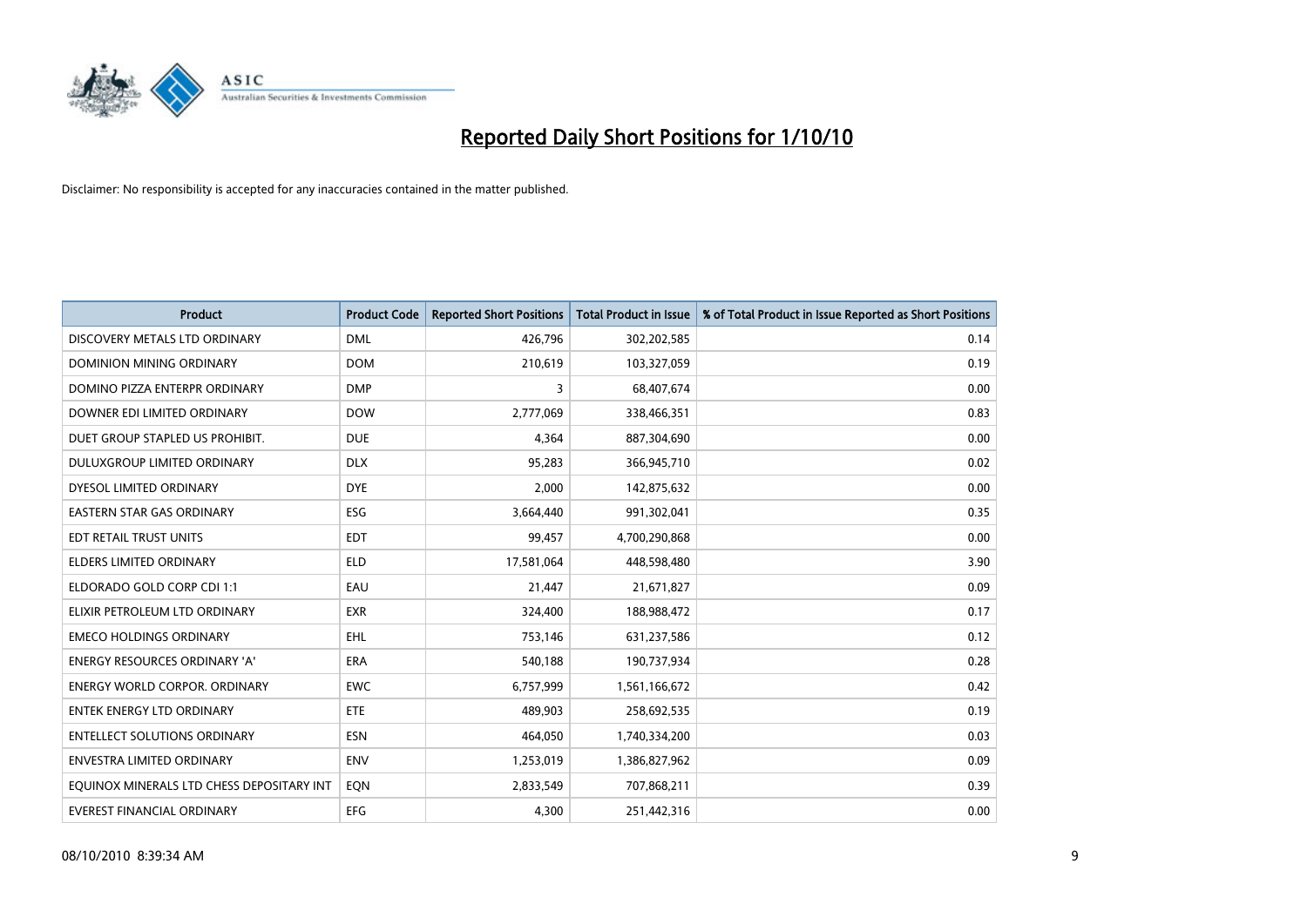

| <b>Product</b>                        | <b>Product Code</b> | <b>Reported Short Positions</b> | Total Product in Issue | % of Total Product in Issue Reported as Short Positions |
|---------------------------------------|---------------------|---------------------------------|------------------------|---------------------------------------------------------|
| <b>EXTRACT RESOURCES ORDINARY</b>     | <b>EXT</b>          | 1,006,427                       | 243,302,298            | 0.40                                                    |
| FAIRFAX MEDIA LTD ORDINARY            | <b>FXI</b>          | 277,873,473                     | 2,351,955,725          | 11.80                                                   |
| <b>FANTASTIC HOLDINGS ORDINARY</b>    | <b>FAN</b>          | 3,000                           | 102,693,495            | 0.00                                                    |
| FERRAUS LIMITED ORDINARY              | <b>FRS</b>          | 370                             | 202,695,137            | 0.00                                                    |
| FISHER & PAYKEL APP. ORDINARY         | <b>FPA</b>          | 11,311,815                      | 724,235,162            | 1.56                                                    |
| FISHER & PAYKEL H. ORDINARY           | <b>FPH</b>          | 2,072,942                       | 517,418,502            | 0.40                                                    |
| FKP PROPERTY GROUP STAPLED SECURITIES | <b>FKP</b>          | 4,344,423                       | 1,166,821,398          | 0.37                                                    |
| FLEETWOOD CORP ORDINARY               | <b>FWD</b>          | 62,944                          | 56,793,098             | 0.10                                                    |
| FLETCHER BUILDING ORDINARY            | <b>FBU</b>          | 602,644                         | 611,250,393            | 0.09                                                    |
| FLEXIGROUP LIMITED ORDINARY           | <b>FXL</b>          | 39,674                          | 275,472,492            | 0.01                                                    |
| FLIGHT CENTRE ORDINARY                | <b>FLT</b>          | 2,563,014                       | 99,786,394             | 2.57                                                    |
| FLINDERS MINES LTD ORDINARY           | <b>FMS</b>          | 20,748,658                      | 1,820,149,571          | 1.14                                                    |
| <b>FOCUS MINERALS LTD ORDINARY</b>    | <b>FML</b>          | 146,439                         | 2,865,543,210          | 0.01                                                    |
| <b>FORTE ENERGY NL ORDINARY</b>       | <b>FTE</b>          | 2,658,986                       | 580,658,031            | 0.46                                                    |
| FORTESCUE METALS GRP ORDINARY         | <b>FMG</b>          | 18,500,892                      | 3,109,200,216          | 0.54                                                    |
| <b>FOSTER'S GROUP ORDINARY</b>        | FGL                 | 5,029,384                       | 1,930,723,313          | 0.27                                                    |
| FTD CORPORATION ORDINARY              | <b>FTD</b>          | 8,088                           | 100,421,069            | 0.01                                                    |
| FUNTASTIC LIMITED ORDINARY            | <b>FUN</b>          | 322,528                         | 340,997,682            | 0.09                                                    |
| <b>G.U.D. HOLDINGS ORDINARY</b>       | GUD                 | 156,069                         | 67,703,709             | 0.22                                                    |
| <b>GALAXY RESOURCES ORDINARY</b>      | GXY                 | 53,893                          | 190,553,358            | 0.02                                                    |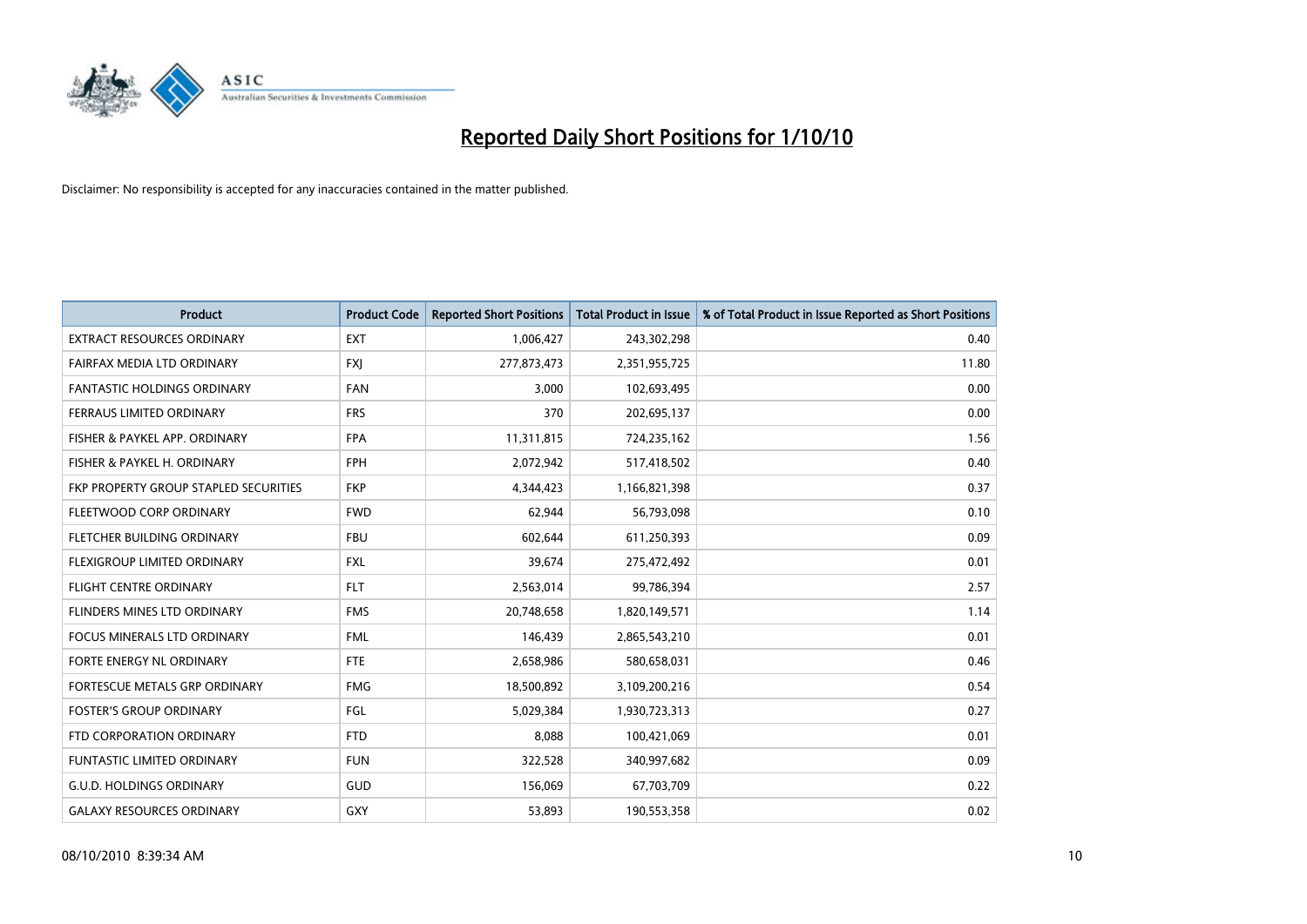

| <b>Product</b>                            | <b>Product Code</b> | <b>Reported Short Positions</b> | Total Product in Issue | % of Total Product in Issue Reported as Short Positions |
|-------------------------------------------|---------------------|---------------------------------|------------------------|---------------------------------------------------------|
| <b>GEODYNAMICS LIMITED ORDINARY</b>       | GDY                 | 323,004                         | 292,840,219            | 0.11                                                    |
| <b>GINDALBIE METALS LTD ORDINARY</b>      | <b>GBG</b>          | 10,174,731                      | 849,478,099            | 1.19                                                    |
| <b>GIRALIA RESOURCES NL ORDINARY</b>      | GIR                 | 307,319                         | 180,135,170            | 0.16                                                    |
| <b>GLOBAL MINING ORDINARY</b>             | <b>GMI</b>          | 8,951                           | 191,820,968            | 0.00                                                    |
| <b>GLOUCESTER COAL ORDINARY</b>           | GCL                 | 258,645                         | 81,962,133             | 0.32                                                    |
| <b>GLOUCESTER COAL ORDINARY EX OFFER</b>  | <b>GCLN</b>         |                                 | 47,674,118             | 0.00                                                    |
| <b>GME RESOURCES LTD ORDINARY</b>         | <b>GME</b>          | 800                             | 302,352,750            | 0.00                                                    |
| <b>GOLDEN GATE PETROL ORDINARY</b>        | GGP                 | 11,538                          | 975,826,623            | 0.00                                                    |
| <b>GOLDEN WEST RESOURCE ORDINARY</b>      | <b>GWR</b>          | 1,617                           | 164,606,127            | 0.00                                                    |
| <b>GOODMAN FIELDER, ORDINARY</b>          | <b>GFF</b>          | 8,433,179                       | 1,380,386,438          | 0.61                                                    |
| <b>GOODMAN GROUP STAPLED US PROHIBIT.</b> | <b>GMG</b>          | 4,223,692                       | 6,369,751,394          | 0.08                                                    |
| <b>GPT GROUP STAPLED SEC.</b>             | <b>GPT</b>          | 9,151,494                       | 1,855,529,431          | 0.47                                                    |
| <b>GRAINCORP LIMITED A CLASS ORDINARY</b> | <b>GNC</b>          | 767,777                         | 198,318,900            | 0.39                                                    |
| <b>GRANGE RESOURCES, ORDINARY</b>         | <b>GRR</b>          | 1,996,803                       | 1,152,077,403          | 0.18                                                    |
| <b>GREENLAND MIN EN LTD ORDINARY</b>      | GGG                 | 499.844                         | 250,330,588            | 0.20                                                    |
| <b>GRYPHON MINERALS LTD ORDINARY</b>      | GRY                 | 135,088                         | 248,225,371            | 0.06                                                    |
| GUINNESS PEAT GROUP. CHESS DEPOSITARY INT | <b>GPG</b>          | 55                              | 294,780,387            | 0.00                                                    |
| <b>GUNNS LIMITED ORDINARY</b>             | <b>GNS</b>          | 21,992,315                      | 806,734,892            | 2.70                                                    |
| <b>GWA INTERNATIONAL ORDINARY</b>         | <b>GWT</b>          | 3,732,629                       | 301,102,514            | 1.23                                                    |
| <b>HARVEY NORMAN ORDINARY</b>             | <b>HVN</b>          | 36,669,281                      | 1,062,316,784          | 3.45                                                    |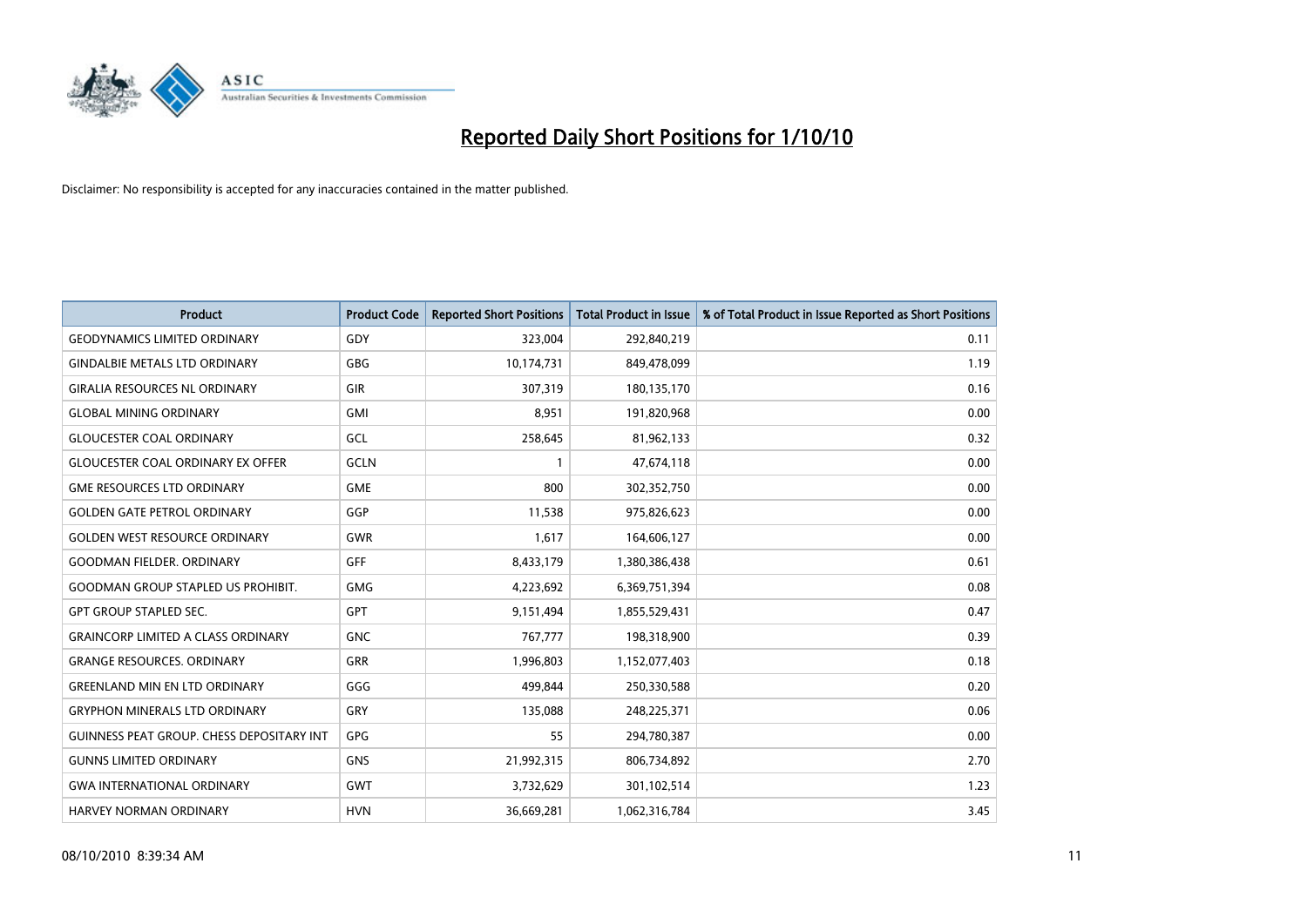

| <b>Product</b>                        | <b>Product Code</b> | <b>Reported Short Positions</b> | Total Product in Issue | % of Total Product in Issue Reported as Short Positions |
|---------------------------------------|---------------------|---------------------------------|------------------------|---------------------------------------------------------|
| HASTIE GROUP LIMITED ORDINARY         | <b>HST</b>          | 216,094                         | 239,716,924            | 0.08                                                    |
| HASTINGS DIVERSIFIED STAPLED SECURITY | <b>HDF</b>          | 107,264                         | 513,336,482            | 0.01                                                    |
| <b>HEALTHSCOPE LIMITED ORDINARY</b>   | <b>HSP</b>          | 516,862                         | 317,988,715            | 0.16                                                    |
| HEARTWARE INT INC CDI 35:1            | <b>HIN</b>          | 272,008                         | 66,059,280             | 0.41                                                    |
| <b>HENDERSON GROUP CDI 1:1</b>        | <b>HGG</b>          | 8,198,022                       | 566,751,863            | 1.45                                                    |
| HFA HOLDINGS LIMITED ORDINARY         | <b>HFA</b>          | 1,820,937                       | 469,330,170            | 0.38                                                    |
| <b>HIGHLANDS PACIFIC ORDINARY</b>     | HIG                 | 2,382,826                       | 683,112,148            | 0.35                                                    |
| HILLS INDUSTRIES LTD ORDINARY         | <b>HIL</b>          | 1,126,468                       | 248,676,841            | 0.45                                                    |
| HORIZON OIL LIMITED ORDINARY          | <b>HZN</b>          | 1,082,648                       | 1,130,311,515          | 0.09                                                    |
| HUNNU COAL LIMITED ORDINARY           | <b>HUN</b>          | 3,388                           | 109,600,002            | 0.00                                                    |
| <b>ICON ENERGY LIMITED ORDINARY</b>   | <b>ICN</b>          | 550,177                         | 439,801,394            | 0.13                                                    |
| <b>IINET LIMITED ORDINARY</b>         | <b>IIN</b>          | 1,335,703                       | 151,948,119            | 0.86                                                    |
| <b>ILUKA RESOURCES ORDINARY</b>       | ILU                 | 6,582,404                       | 418,700,517            | 1.58                                                    |
| IMF (AUSTRALIA) LTD ORDINARY          | <b>IMF</b>          | 333,736                         | 122,496,819            | 0.27                                                    |
| <b>IMX RESOURCES LTD ORDINARY</b>     | <b>IXR</b>          | 20,000                          | 260,252,803            | 0.01                                                    |
| <b>INCITEC PIVOT ORDINARY</b>         | <b>IPL</b>          | 4,994,435                       | 1,628,730,107          | 0.30                                                    |
| <b>INDAGO RESOURCES LTD ORDINARY</b>  | <b>IDG</b>          | 8,179                           | 87,764,795             | 0.01                                                    |
| INDEPENDENCE GROUP ORDINARY           | <b>IGO</b>          | 233,989                         | 113,813,539            | 0.20                                                    |
| <b>INDOPHIL RESOURCES ORDINARY</b>    | <b>IRN</b>          | 348,796                         | 423,428,803            | 0.07                                                    |
| INDUSTREA LIMITED ORDINARY            | IDL                 | 2,915,111                       | 956,668,877            | 0.29                                                    |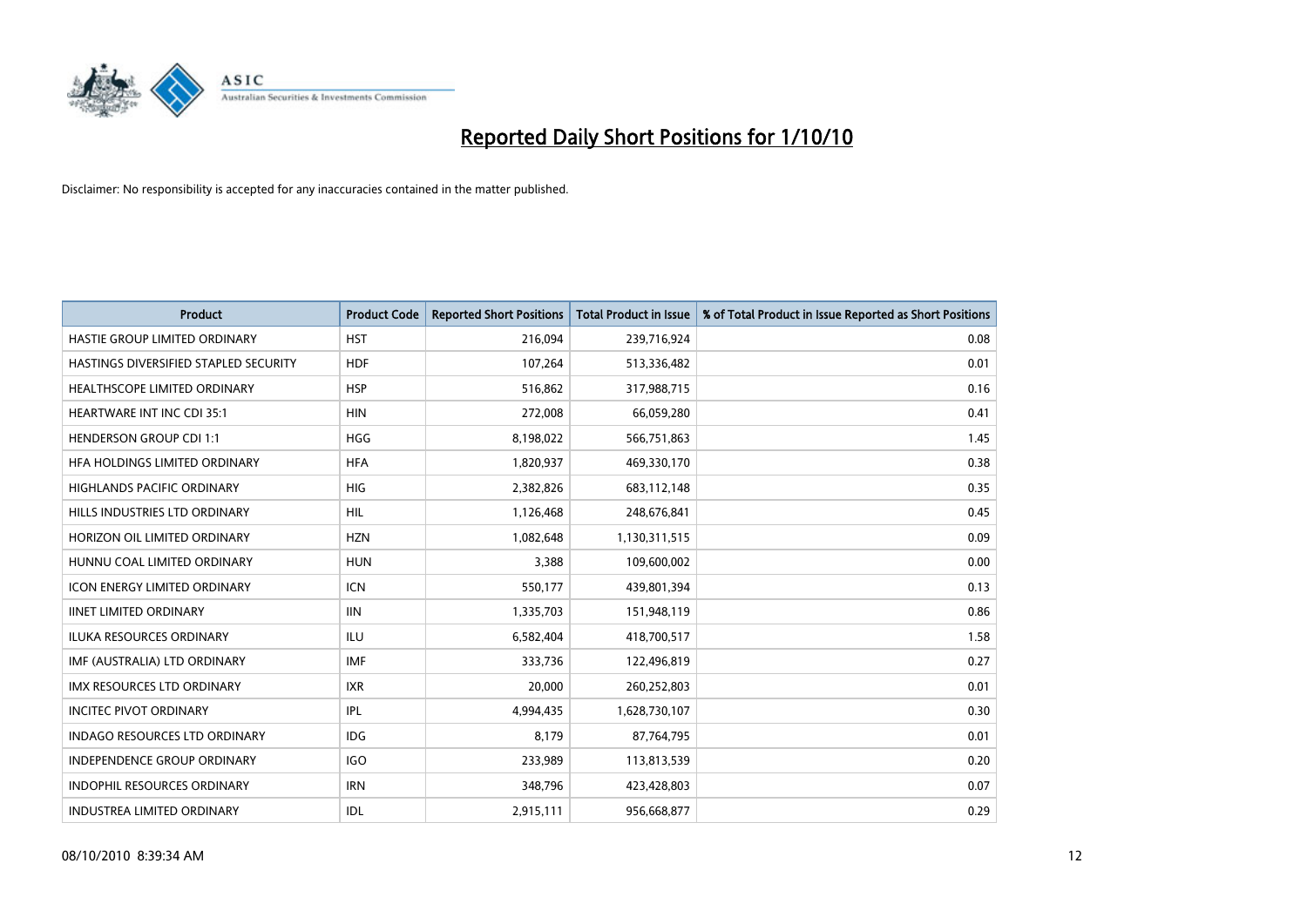

| Product                                         | <b>Product Code</b> | <b>Reported Short Positions</b> | <b>Total Product in Issue</b> | % of Total Product in Issue Reported as Short Positions |
|-------------------------------------------------|---------------------|---------------------------------|-------------------------------|---------------------------------------------------------|
| <b>INFIGEN ENERGY STAPLED SECURITIES</b>        | <b>IFN</b>          | 9,498,021                       | 761,222,569                   | 1.25                                                    |
| ING INDUSTRIAL FUND UNITS                       | <b>IIF</b>          | 4,392,916                       | 2,592,249,647                 | 0.15                                                    |
| ING OFFICE FUND STAPLED SECURITIES              | <b>IOF</b>          | 6,938,749                       | 2,729,071,212                 | 0.27                                                    |
| ING RE COM GROUP STAPLED SECURITIES             | ILF.                | 9,075                           | 441,029,194                   | 0.00                                                    |
| <b>INSURANCE AUSTRALIA ORDINARY</b>             | IAG                 | 1,211,030                       | 2,078,994,021                 | 0.04                                                    |
| INTEGRA MINING LTD, ORDINARY                    | <b>IGR</b>          | 1,764,659                       | 755,792,394                   | 0.22                                                    |
| <b>INTOLL GROUP STAPLED SECURITIES</b>          | <b>ITO</b>          | 15,639,992                      | 2,261,732,048                 | 0.69                                                    |
| <b>INTREPID MINES ORDINARY</b>                  | <b>IAU</b>          | 510,138                         | 431,724,358                   | 0.12                                                    |
| <b>INVOCARE LIMITED ORDINARY</b>                | <b>IVC</b>          | 945,252                         | 102,069,091                   | 0.92                                                    |
| <b>ION LIMITED ORDINARY</b>                     | <b>ION</b>          | 164,453                         | 256,365,105                   | 0.06                                                    |
| <b>IOOF HOLDINGS LTD ORDINARY</b>               | IFL                 | 1,474,874                       | 229,794,395                   | 0.62                                                    |
| IRESS MARKET TECH. ORDINARY                     | <b>IRE</b>          | 2,210,815                       | 126,018,142                   | 1.75                                                    |
| <b>IRON ORE HOLDINGS ORDINARY</b>               | <b>IOH</b>          | 46.361                          | 135,381,616                   | 0.03                                                    |
| <b>ISHARES MSCI EAFE CDI 1:1</b>                | <b>IVE</b>          | 75,419                          | 590,400,000                   | 0.01                                                    |
| <b>ISHARES MSCI EM MKTS CDI 1:1</b>             | <b>IEM</b>          | 35,058                          | 425,700,000                   | 0.01                                                    |
| ISHARES S&P ASIA 50 CDI 1:1                     | <b>IAA</b>          | 12,585                          | 1,700,000                     | 0.74                                                    |
| <b>ISOFT GROUP LIMITED ORDINARY</b>             | <b>ISF</b>          | 18,816,066                      | 1,070,595,874                 | 1.76                                                    |
| IVANHOE AUSTRALIA ORDINARY                      | <b>IVA</b>          |                                 | 417,852,103                   | 0.00                                                    |
| <b>JABIRU METALS LTD ORDINARY</b>               | <b>JML</b>          | 602,213                         | 552,619,180                   | 0.10                                                    |
| <b>JAMES HARDIE INDUST CHESS DEPOSITARY INT</b> | <b>IHX</b>          | 13,009,093                      | 435,726,268                   | 2.96                                                    |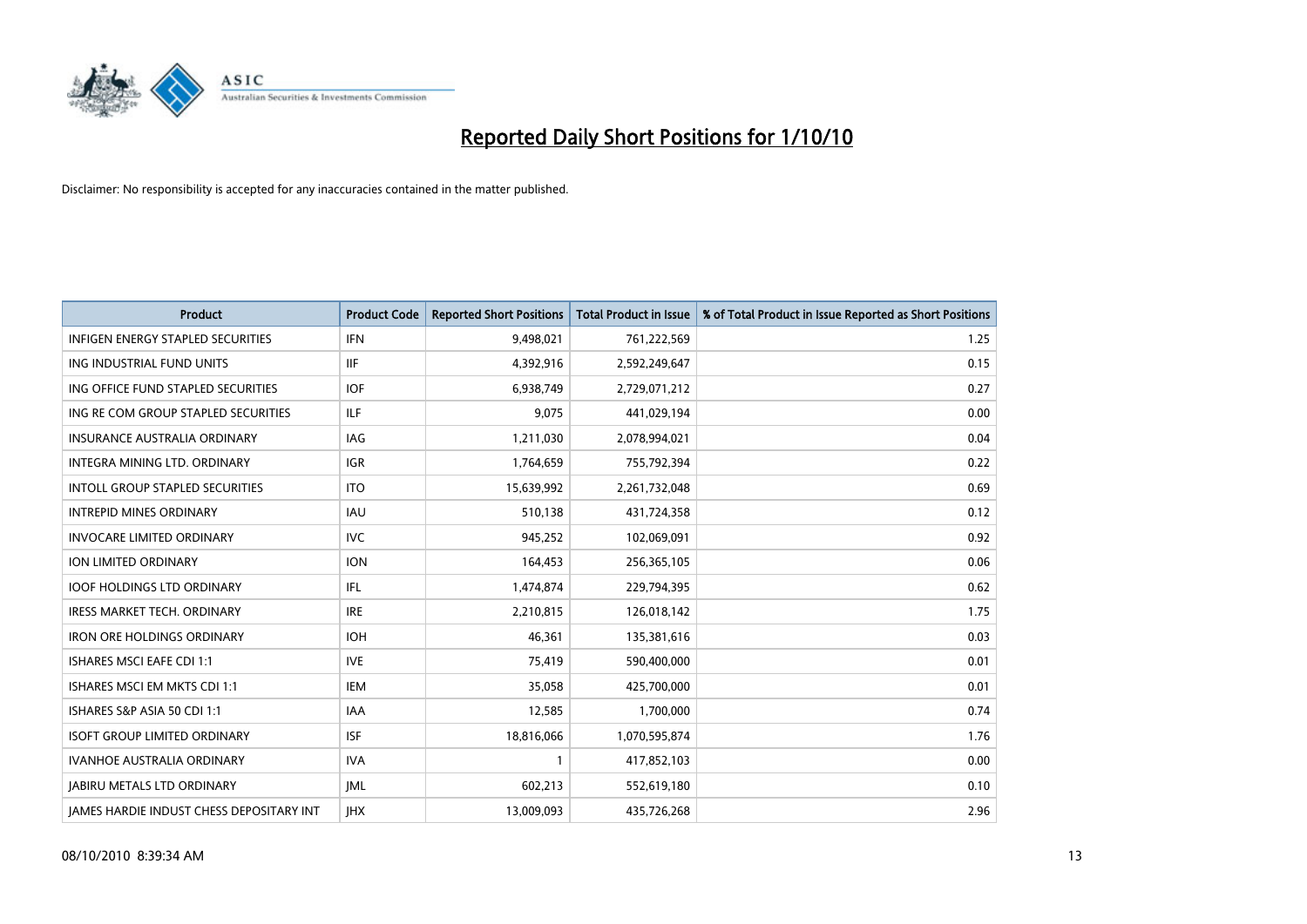

| Product                               | <b>Product Code</b> | <b>Reported Short Positions</b> | Total Product in Issue | % of Total Product in Issue Reported as Short Positions |
|---------------------------------------|---------------------|---------------------------------|------------------------|---------------------------------------------------------|
| <b>JAMESON RESOURCES ORDINARY</b>     | JAL                 | 1,600,000                       | 63,885,910             | 2.50                                                    |
| <b>JB HI-FI LIMITED ORDINARY</b>      | <b>IBH</b>          | 6,119,231                       | 109,147,279            | 5.61                                                    |
| KAGARA LTD ORDINARY                   | KZL                 | 4,425,687                       | 707,789,717            | 0.61                                                    |
| KAROON GAS AUSTRALIA ORDINARY         | <b>KAR</b>          | 1,394,987                       | 204,428,127            | 0.67                                                    |
| KATHMANDU HOLD LTD ORDINARY           | <b>KMD</b>          | 663.940                         | 200,000,000            | 0.32                                                    |
| <b>KEYBRIDGE CAPITAL ORDINARY</b>     | <b>KBC</b>          | 5,999                           | 172,070,564            | 0.00                                                    |
| KIMBERLEY METALS LTD ORDINARY         | <b>KBL</b>          | 2.609                           | 115,216,206            | 0.00                                                    |
| KINGSGATE CONSOLID. ORDINARY          | <b>KCN</b>          | 597,284                         | 101,087,786            | 0.59                                                    |
| LEIGHTON HOLDINGS ORDINARY            | LEI                 | 3,904,607                       | 300,747,299            | 1.32                                                    |
| LEND LEASE GROUP UNIT/ORD STAPLED     | <b>LLC</b>          | 1,005,179                       | 565,558,754            | 0.17                                                    |
| LIHIR GOLD LIMITED. ORDINARY          | LGL                 | 3,608                           | 2,368,729,935          | 0.00                                                    |
| LINC ENERGY LTD ORDINARY              | <b>LNC</b>          | 869,695                         | 496,426,738            | 0.18                                                    |
| LYNAS CORPORATION ORDINARY            | <b>LYC</b>          | 8,531,294                       | 1,656,999,093          | 0.52                                                    |
| MAC SERVICES (THE) ORDINARY           | <b>MSL</b>          | 52,185                          | 165,966,692            | 0.03                                                    |
| MACARTHUR COAL ORDINARY               | <b>MCC</b>          | 4,864,452                       | 292,483,075            | 1.67                                                    |
| <b>MACMAHON HOLDINGS ORDINARY</b>     | <b>MAH</b>          | 5,942,165                       | 733,711,705            | 0.79                                                    |
| MACQ ATLAS ROADS GRP ORDINARY STAPLED | <b>MQA</b>          | 1,026,536                       | 452,345,907            | 0.22                                                    |
| MACQUARIE GROUP LTD ORDINARY          | <b>MOG</b>          | 5,755,880                       | 345,601,301            | 1.66                                                    |
| <b>MANTRA RESOURCES ORDINARY</b>      | <b>MRU</b>          | 4,526                           | 130,229,188            | 0.00                                                    |
| MAP GROUP STAPLED US PROHIBIT.        | <b>MAP</b>          | 1,163,068                       | 1,861,210,782          | 0.06                                                    |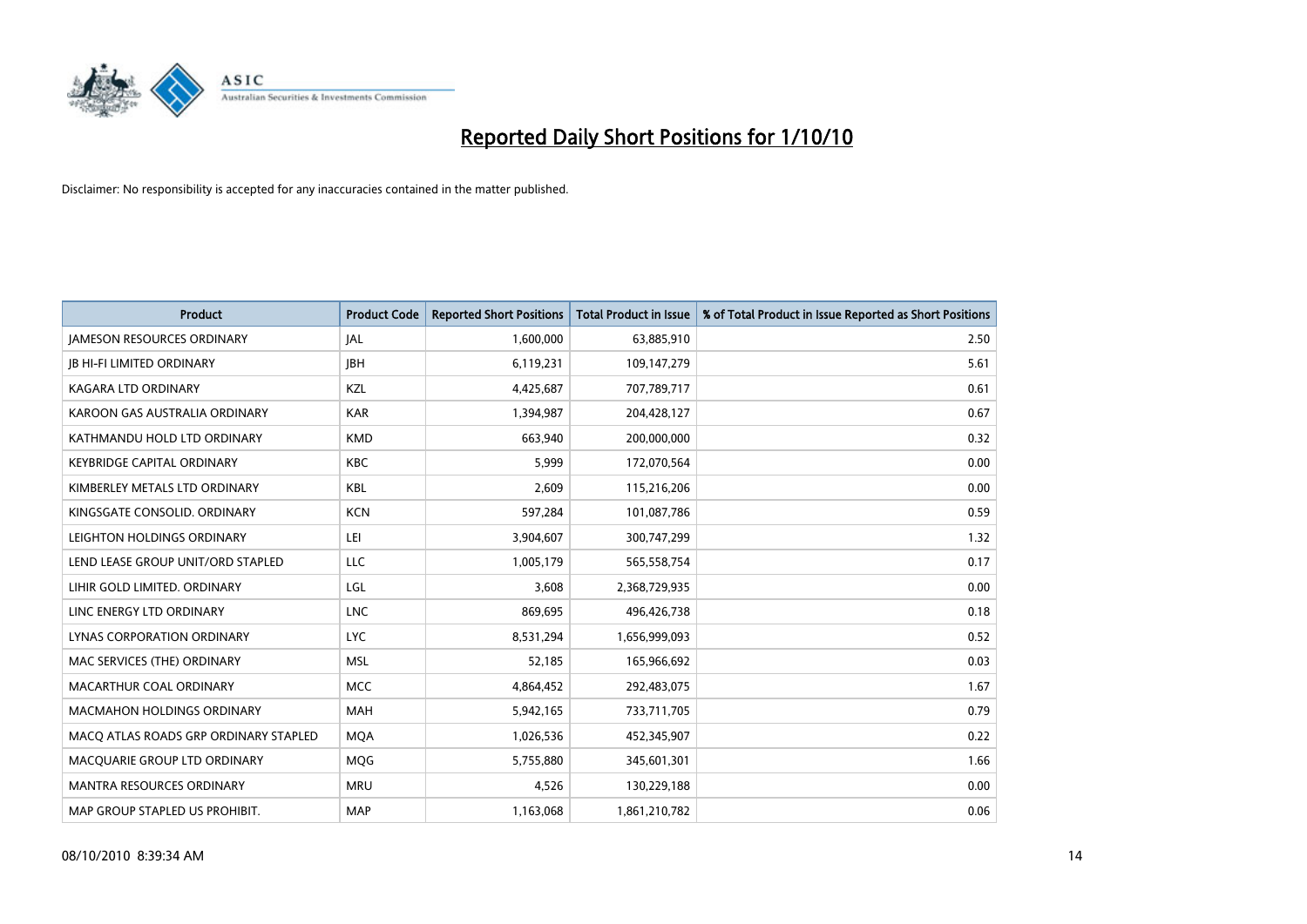

| <b>Product</b>                  | <b>Product Code</b> | <b>Reported Short Positions</b> | Total Product in Issue | % of Total Product in Issue Reported as Short Positions |
|---------------------------------|---------------------|---------------------------------|------------------------|---------------------------------------------------------|
| <b>MARION ENERGY ORDINARY</b>   | <b>MAE</b>          | 374,994                         | 429,822,043            | 0.09                                                    |
| MARYBOROUGH SUGAR ORDINARY      | <b>MSF</b>          | 578                             | 53,235,669             | 0.00                                                    |
| MCMILLAN SHAKESPEARE ORDINARY   | <b>MMS</b>          | 240,446                         | 67,849,516             | 0.35                                                    |
| MCPHERSON'S LTD ORDINARY        | <b>MCP</b>          | 11,639                          | 71,651,758             | 0.01                                                    |
| MEDUSA MINING LTD ORDINARY      | <b>MML</b>          | 266,738                         | 187,584,911            | 0.13                                                    |
| MELBOURNE IT LIMITED ORDINARY   | <b>MLB</b>          | 148,745                         | 79,572,767             | 0.19                                                    |
| MEO AUSTRALIA LTD ORDINARY      | <b>MEO</b>          | 622,595                         | 477,220,955            | 0.13                                                    |
| MERMAID MARINE ORDINARY         | <b>MRM</b>          | 135,561                         | 187,284,825            | 0.07                                                    |
| MESOBLAST LIMITED ORDINARY      | <b>MSB</b>          | 16,264                          | 154,940,556            | 0.01                                                    |
| METALS X LIMITED ORDINARY       | <b>MLX</b>          | 326,940                         | 1,365,661,782          | 0.03                                                    |
| METCASH LIMITED ORDINARY        | <b>MTS</b>          | 17,784,900                      | 767,434,251            | 2.29                                                    |
| METGASCO LIMITED ORDINARY       | <b>MEL</b>          | 235,435                         | 250,803,468            | 0.09                                                    |
| MICLYN EXP OFFSHR ORDINARY      | <b>MIO</b>          | 432,058                         | 271,700,000            | 0.15                                                    |
| MINARA RESOURCES ORDINARY       | <b>MRE</b>          | 5,866,000                       | 1,167,783,517          | 0.51                                                    |
| MINCOR RESOURCES NL ORDINARY    | <b>MCR</b>          | 554,996                         | 200,608,804            | 0.27                                                    |
| MINERAL DEPOSITS ORDINARY       | <b>MDL</b>          | 969,340                         | 606,441,673            | 0.15                                                    |
| MINERAL RESOURCES, ORDINARY     | <b>MIN</b>          | 298,792                         | 167,745,585            | 0.17                                                    |
| MIRABELA NICKEL LTD ORDINARY    | <b>MBN</b>          | 8,988,873                       | 416,059,630            | 2.16                                                    |
| MIRVAC GROUP STAPLED SECURITIES | <b>MGR</b>          | 5,103,082                       | 3,415,819,357          | 0.15                                                    |
| MITCHELL COMMUNITCA. ORDINARY   | <b>MCU</b>          | 16,057                          | 301,761,208            | 0.01                                                    |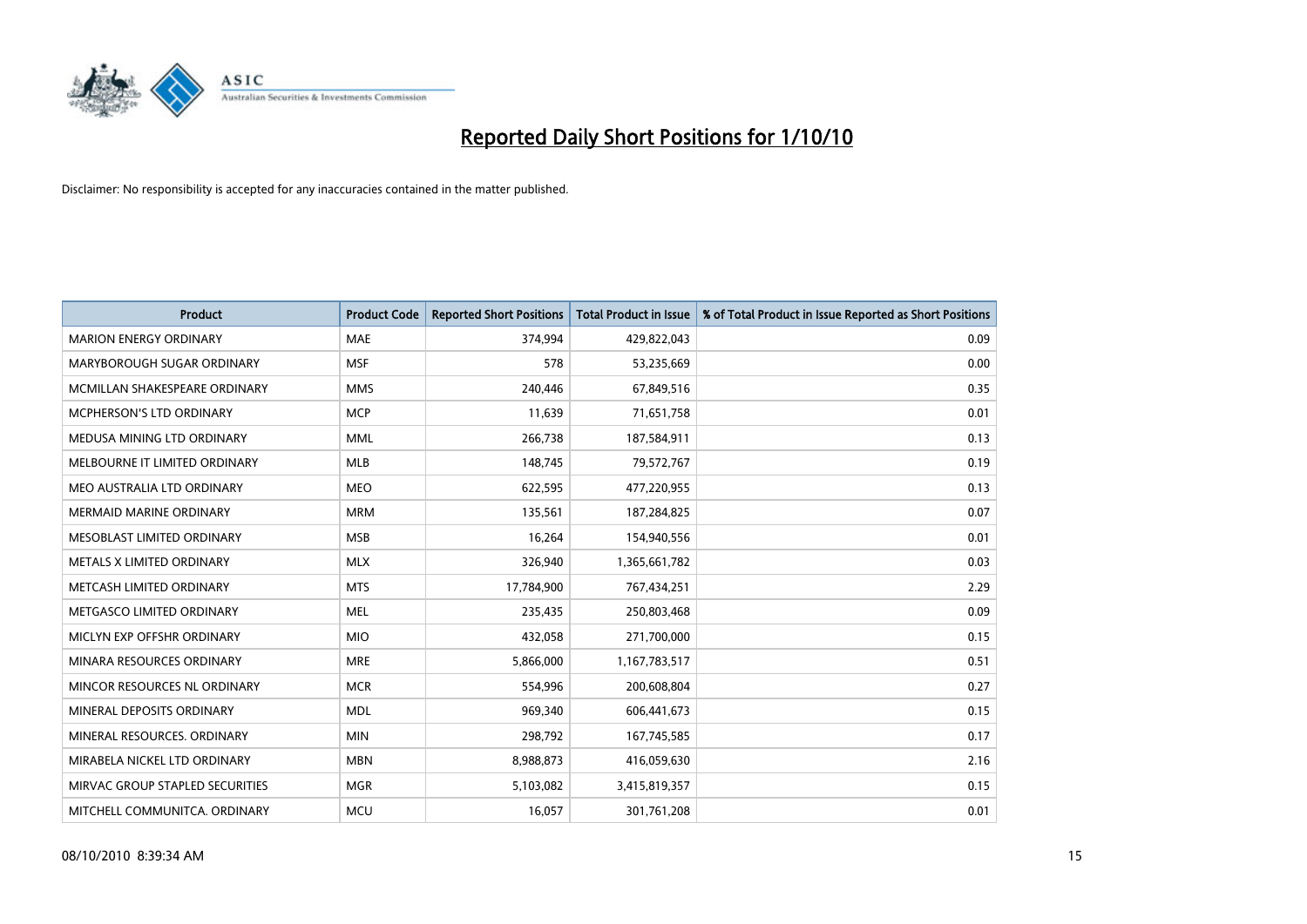

| Product                                 | <b>Product Code</b> | <b>Reported Short Positions</b> | <b>Total Product in Issue</b> | % of Total Product in Issue Reported as Short Positions |
|-----------------------------------------|---------------------|---------------------------------|-------------------------------|---------------------------------------------------------|
| MOLOPO ENERGY LTD ORDINARY              | <b>MPO</b>          | 235,351                         | 250,972,584                   | 0.09                                                    |
| MONADELPHOUS GROUP ORDINARY             | <b>MND</b>          | 1,394,024                       | 87,521,827                    | 1.59                                                    |
| MOSAIC OIL NL ORDINARY                  | <b>MOS</b>          | 222,890                         | 866,710,775                   | 0.03                                                    |
| <b>MOUNT GIBSON IRON ORDINARY</b>       | <b>MGX</b>          | 1,857,747                       | 1,079,570,693                 | 0.17                                                    |
| MURCHISON METALS LTD ORDINARY           | <b>MMX</b>          | 3,695,561                       | 435,384,268                   | 0.84                                                    |
| MYER HOLDINGS LTD ORDINARY              | <b>MYR</b>          | 13,353,467                      | 581,517,884                   | 2.31                                                    |
| <b>MYSTATE LIMITED ORDINARY</b>         | <b>MYS</b>          | 1,400                           | 67,439,158                    | 0.00                                                    |
| NAMOI COTTON CO-OP CO-OPERATIVE CAP.UNT | <b>NAM</b>          | 10,000                          | 96,978,836                    | 0.01                                                    |
| NATIONAL AUST. BANK ORDINARY            | <b>NAB</b>          | 14,368,564                      | 2,133,279,168                 | 0.67                                                    |
| NATURAL FUEL LIMITED ORDINARY           | <b>NFL</b>          |                                 | 721,912                       | 0.00                                                    |
| NAVITAS LIMITED ORDINARY                | <b>NVT</b>          | 645,597                         | 342,450,567                   | 0.19                                                    |
| NEPTUNE MARINE ORDINARY                 | <b>NMS</b>          | 2,362,677                       | 438,594,359                   | 0.53                                                    |
| NEW HOPE CORPORATION ORDINARY           | <b>NHC</b>          | 449.879                         | 830,230,549                   | 0.05                                                    |
| NEWCREST MINING ORDINARY                | <b>NCM</b>          | 7,182,000                       | 764,486,927                   | 0.91                                                    |
| NEWS CORP A NON-VOTING CDI              | <b>NWSLV</b>        | 308,704                         | 1,828,171,596                 | 0.01                                                    |
| NEWS CORP B VOTING CDI                  | <b>NWS</b>          | 7,767,891                       | 798,520,953                   | 0.96                                                    |
| NEXBIS LIMITED ORDINARY                 | <b>NBS</b>          | 63,733                          | 498,972,940                   | 0.01                                                    |
| NEXUS ENERGY LIMITED ORDINARY           | <b>NXS</b>          | 6,065,961                       | 988,257,304                   | 0.60                                                    |
| NIB HOLDINGS LIMITED ORDINARY           | <b>NHF</b>          | 107,420                         | 495,431,427                   | 0.02                                                    |
| NICK SCALI LIMITED ORDINARY             | <b>NCK</b>          | 35,846                          | 81,000,000                    | 0.04                                                    |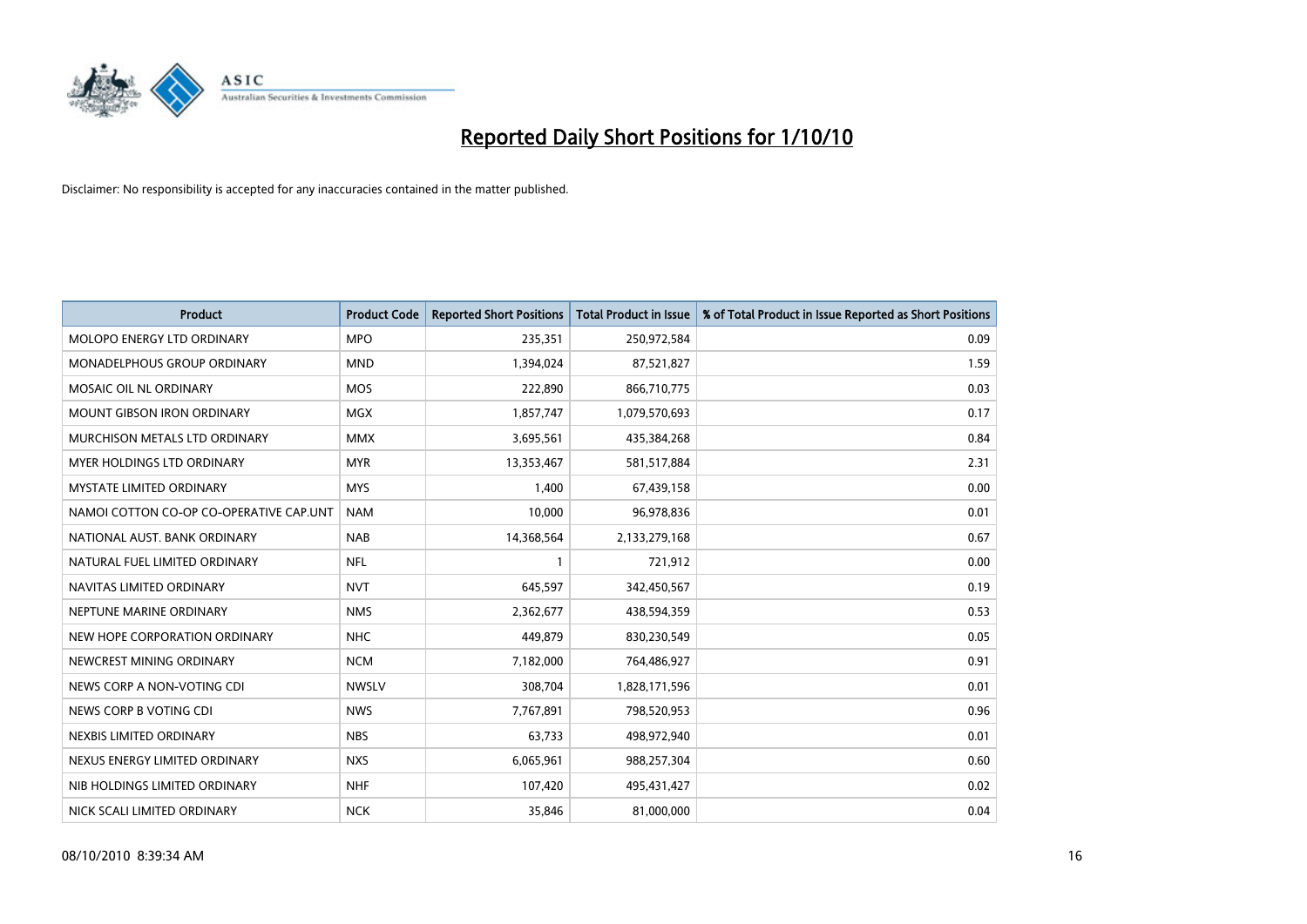

| <b>Product</b>                        | <b>Product Code</b> | <b>Reported Short Positions</b> | Total Product in Issue | % of Total Product in Issue Reported as Short Positions |
|---------------------------------------|---------------------|---------------------------------|------------------------|---------------------------------------------------------|
| NIDO PETROLEUM ORDINARY               | <b>NDO</b>          | 7,679,036                       | 1,080,658,378          | 0.72                                                    |
| NKWE PLATINUM 10C US COMMON           | <b>NKP</b>          | 104,403                         | 559,451,184            | 0.02                                                    |
| NORTHERN CREST ORDINARY               | NOC                 | 24,345                          | 116,074,781            | 0.02                                                    |
| NORTHERN IRON LTD ORDINARY            | <b>NFE</b>          | 1,037,955                       | 292,204,786            | 0.35                                                    |
| NRW HOLDINGS LIMITED ORDINARY         | <b>NWH</b>          | 310,468                         | 251,223,000            | 0.12                                                    |
| NUFARM LIMITED ORDINARY               | <b>NUF</b>          | 9,326,525                       | 261,775,731            | 3.56                                                    |
| NUPLEX INDUSTRIES ORDINARY            | <b>NPX</b>          | 47,156                          | 192,232,926            | 0.02                                                    |
| OAKTON LIMITED ORDINARY               | <b>OKN</b>          | 104,049                         | 93,622,235             | 0.11                                                    |
| OCEANAGOLD CORP. CHESS DEPOSITARY INT | OGC                 | 463,338                         | 228,872,612            | 0.20                                                    |
| OCEANIA CAPITAL LTD ORDINARY          | <b>OCP</b>          | 2,500                           | 91,921,295             | 0.00                                                    |
| OIL SEARCH LTD ORDINARY               | <b>OSH</b>          | 7,559,240                       | 1,308,279,222          | 0.56                                                    |
| OM HOLDINGS LIMITED ORDINARY          | OMH                 | 1,383,133                       | 498,485,150            | 0.28                                                    |
| <b>ONESTEEL LIMITED ORDINARY</b>      | OST                 | 3,605,725                       | 1,331,703,666          | 0.26                                                    |
| ORICA LIMITED ORDINARY                | ORI                 | 4,338,491                       | 362,100,430            | 1.19                                                    |
| ORIGIN ENERGY ORDINARY                | <b>ORG</b>          | 6,103,435                       | 882,206,872            | 0.67                                                    |
| OTTO ENERGY LIMITED ORDINARY          | OEL                 | 109,204                         | 1,134,540,071          | 0.01                                                    |
| OZ MINERALS ORDINARY                  | OZL                 | 116,509,896                     | 3,121,339,730          | 3.74                                                    |
| PACIFIC BRANDS ORDINARY               | <b>PBG</b>          | 6,428,794                       | 931,386,248            | 0.68                                                    |
| PALADIN ENERGY LTD ORDINARY           | <b>PDN</b>          | 16,944,908                      | 718,423,382            | 2.35                                                    |
| PAN PACIFIC PETROL. ORDINARY          | <b>PPP</b>          | 14                              | 588,612,110            | 0.00                                                    |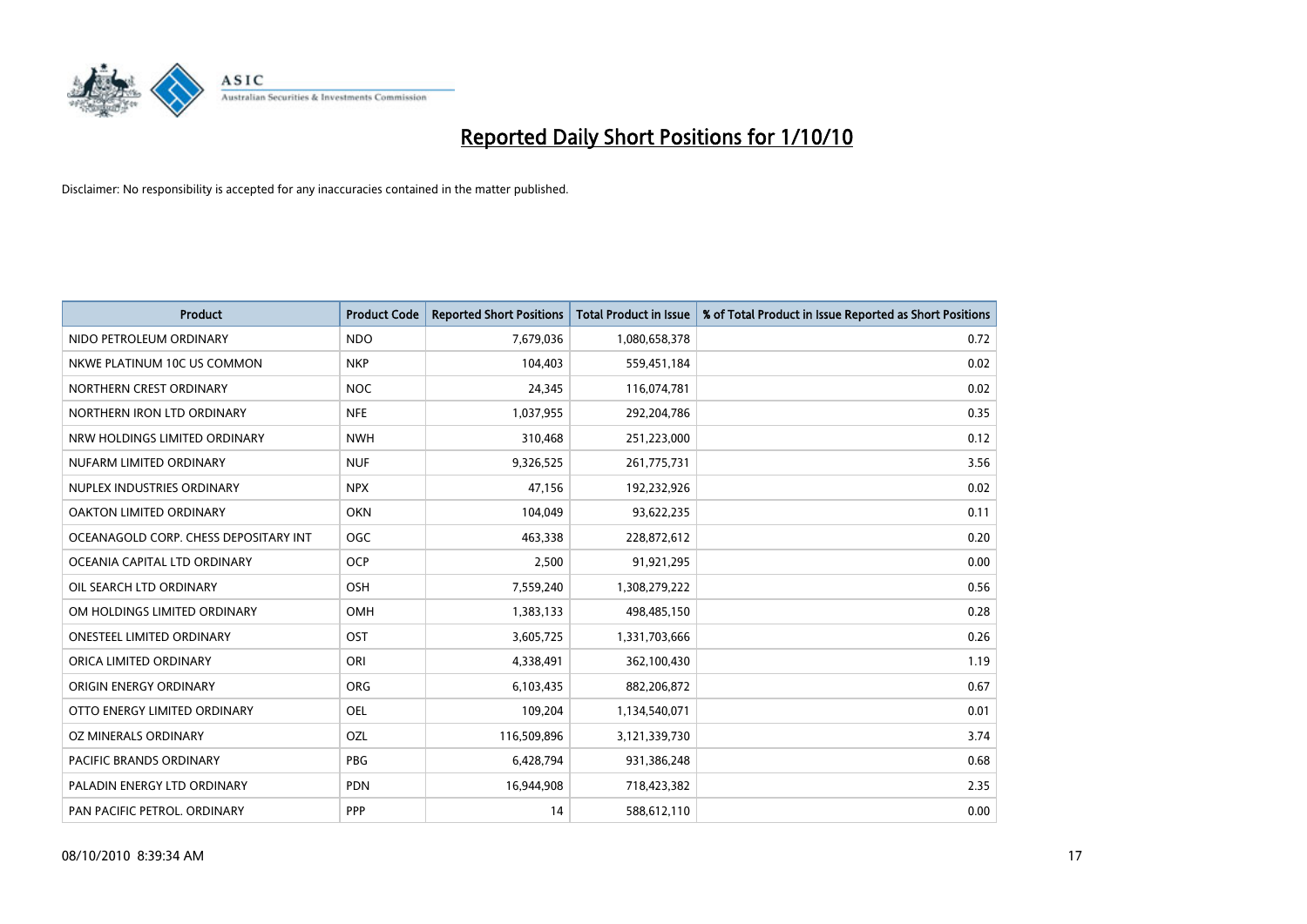

| Product                                 | <b>Product Code</b> | <b>Reported Short Positions</b> | <b>Total Product in Issue</b> | % of Total Product in Issue Reported as Short Positions |
|-----------------------------------------|---------------------|---------------------------------|-------------------------------|---------------------------------------------------------|
| PANAUST LIMITED ORDINARY                | <b>PNA</b>          | 10,180,409                      | 2,954,125,529                 | 0.34                                                    |
| PANORAMIC RESOURCES ORDINARY            | PAN                 | 468,421                         | 205,587,842                   | 0.22                                                    |
| PAPERLINX LIMITED ORDINARY              | <b>PPX</b>          | 17,634,101                      | 603,580,761                   | 2.91                                                    |
| PAPERLINX SPS TRUST STEP UP PERP. PREF. | <b>PXUPA</b>        | 5,000                           | 2,850,000                     | 0.18                                                    |
| PATTIES FOODS LTD ORDINARY              | PFL                 |                                 | 138,908,853                   | 0.00                                                    |
| PEAK RESOURCES ORDINARY                 | <b>PEK</b>          | 789,000                         | 115,028,052                   | 0.69                                                    |
| PEET LIMITED ORDINARY                   | <b>PPC</b>          | 126,000                         | 300,681,486                   | 0.04                                                    |
| PENINSULA MINERALS ORDINARY             | PEN                 | 5,000                           | 1,633,103,715                 | 0.00                                                    |
| PERILYA LIMITED ORDINARY                | PEM                 | 465,257                         | 526,075,563                   | 0.09                                                    |
| PERPETUAL LIMITED ORDINARY              | PPT                 | 2,436,704                       | 43,692,215                    | 5.57                                                    |
| PERSEUS MINING LTD ORDINARY             | PRU                 | 331,883                         | 421,307,088                   | 0.08                                                    |
| PETSEC ENERGY ORDINARY                  | <b>PSA</b>          | 223,332                         | 231,283,622                   | 0.10                                                    |
| PHARMAXIS LTD ORDINARY                  | <b>PXS</b>          | 1,067,481                       | 225,764,934                   | 0.46                                                    |
| PHOTON GROUP LTD ORDINARY               | <b>PGA</b>          | 535,476                         | 1,540,062,626                 | 0.04                                                    |
| PIKE RIVER COAL ORDINARY                | <b>PRC</b>          | 356,320                         | 405,301,433                   | 0.09                                                    |
| PLATINUM ASSET ORDINARY                 | <b>PTM</b>          | 3,985,871                       | 561,347,878                   | 0.70                                                    |
| PLATINUM AUSTRALIA ORDINARY             | <b>PLA</b>          | 5,397,782                       | 321,130,521                   | 1.67                                                    |
| PLATINUM CAPITAL LTD ORDINARY           | <b>PMC</b>          |                                 | 163,732,888                   | 0.00                                                    |
| PMP LIMITED ORDINARY                    | <b>PMP</b>          | 1,709,163                       | 335,338,483                   | 0.51                                                    |
| PORT BOUVARD LIMITED ORDINARY           | PBD                 | 6,754                           | 593,868,295                   | 0.00                                                    |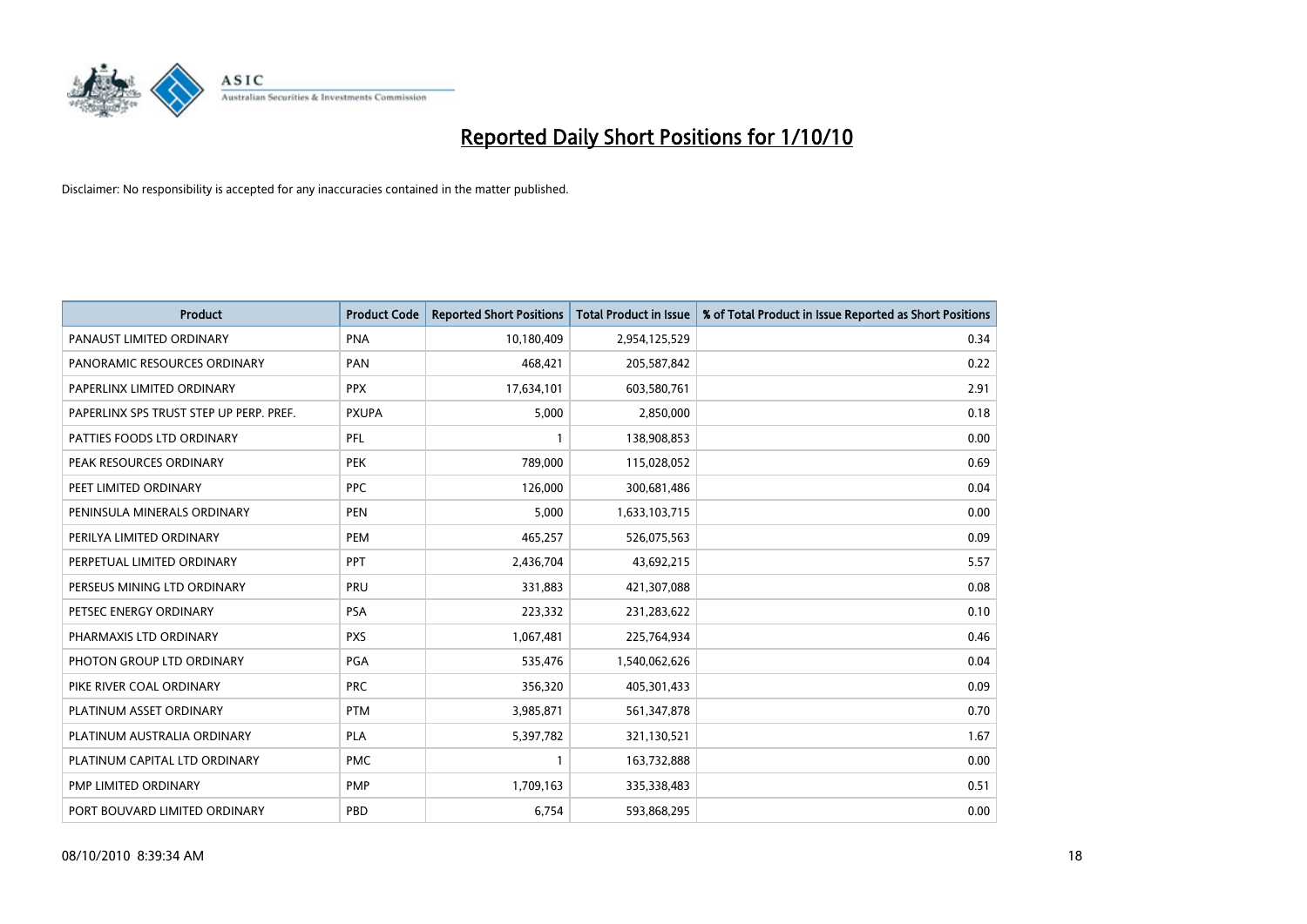

| <b>Product</b>                       | <b>Product Code</b> | <b>Reported Short Positions</b> | Total Product in Issue | % of Total Product in Issue Reported as Short Positions |
|--------------------------------------|---------------------|---------------------------------|------------------------|---------------------------------------------------------|
| PREMIER INVESTMENTS ORDINARY         | <b>PMV</b>          | 157,030                         | 155,030,045            | 0.10                                                    |
| PRIMARY HEALTH CARE ORDINARY         | PRY                 | 12,276,621                      | 491,484,342            | 2.49                                                    |
| PRIME INFR GROUP. STAPLED SECURITIES | PIH                 | 186,568                         | 351,776,795            | 0.05                                                    |
| PRIME MEDIA GRP LTD ORDINARY         | PRT                 | $\overline{2}$                  | 366,330,303            | 0.00                                                    |
| PRIMEAG AUSTRALIA ORDINARY           | PAG                 | 311,454                         | 150,569,976            | 0.21                                                    |
| PROGEN PHARMACEUTIC ORDINARY         | PGL                 | 151,596                         | 24,709,097             | 0.61                                                    |
| PROGRAMMED ORDINARY                  | <b>PRG</b>          | 167,811                         | 118,169,908            | 0.14                                                    |
| <b>PSIVIDA CORP CDI 1:1</b>          | <b>PVA</b>          | 6,878                           | 7,827,340              | 0.09                                                    |
| <b>QANTAS AIRWAYS ORDINARY</b>       | QAN                 | 29,777,562                      | 2,265,123,620          | 1.29                                                    |
| OBE INSURANCE GROUP ORDINARY         | <b>OBE</b>          | 22,488,643                      | 1,035,105,846          | 2.18                                                    |
| RAMELIUS RESOURCES ORDINARY          | <b>RMS</b>          | 37,248                          | 291,208,795            | 0.01                                                    |
| RAMSAY HEALTH CARE ORDINARY          | <b>RHC</b>          | 1,779,131                       | 202,081,252            | 0.87                                                    |
| RANGE RESOURCES LTD ORDINARY         | <b>RRS</b>          | 1.250.000                       | 1,162,167,306          | 0.11                                                    |
| <b>RCR TOMLINSON ORDINARY</b>        | <b>RCR</b>          | 68.067                          | 131,860,172            | 0.05                                                    |
| <b>REA GROUP ORDINARY</b>            | <b>REA</b>          | 130,743                         | 128,439,366            | 0.09                                                    |
| <b>RED FORK ENERGY ORDINARY</b>      | <b>RFE</b>          | 7,696                           | 139,535,000            | 0.01                                                    |
| <b>REDFLEX HOLDINGS ORDINARY</b>     | <b>RDF</b>          | 2,062                           | 110,010,757            | 0.00                                                    |
| REED RESOURCES LTD ORDINARY          | <b>RDR</b>          | 268,205                         | 192,271,768            | 0.14                                                    |
| <b>REGIS RESOURCES ORDINARY</b>      | <b>RRL</b>          | 186,848                         | 414,787,125            | 0.04                                                    |
| RESMED INC CDI 10:1                  | <b>RMD</b>          | 2,780,130                       | 1,516,163,980          | 0.18                                                    |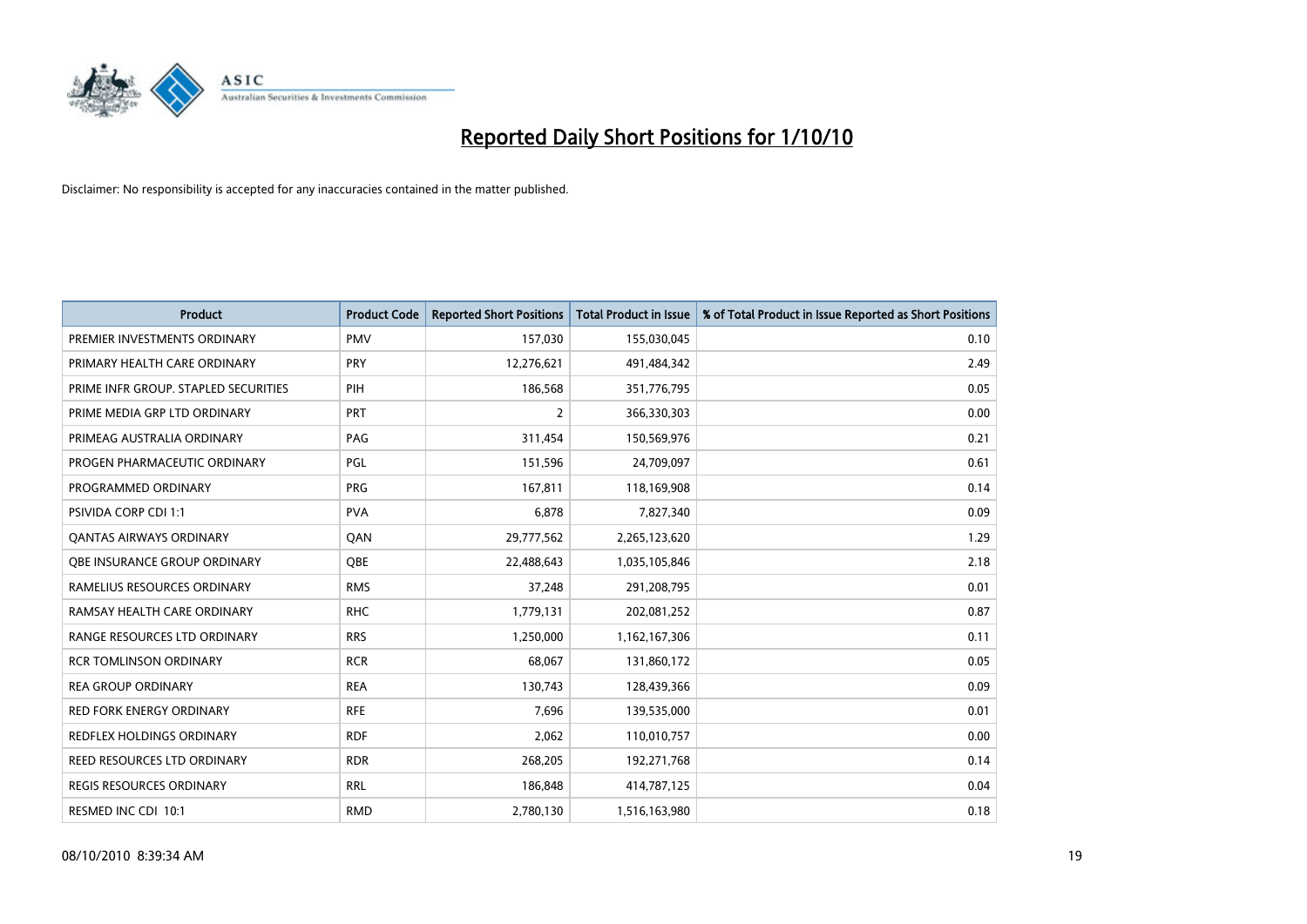

| Product                             | <b>Product Code</b> | <b>Reported Short Positions</b> | <b>Total Product in Issue</b> | % of Total Product in Issue Reported as Short Positions |
|-------------------------------------|---------------------|---------------------------------|-------------------------------|---------------------------------------------------------|
| <b>RESOLUTE MINING ORDINARY</b>     | <b>RSG</b>          | 1,621,899                       | 392,874,067                   | 0.41                                                    |
| <b>RESOURCE GENERATION ORDINARY</b> | <b>RES</b>          | 157,911                         | 182,680,530                   | 0.09                                                    |
| RETAIL FOOD GROUP ORDINARY          | <b>RFG</b>          | 60,277                          | 106,680,807                   | 0.06                                                    |
| REVERSE CORP LIMITED ORDINARY       | <b>REF</b>          | 25,141                          | 92,382,175                    | 0.03                                                    |
| REX MINERALS LIMITED ORDINARY       | <b>RXM</b>          | 12,326                          | 114,609,460                   | 0.01                                                    |
| <b>RHG LIMITED ORDINARY</b>         | <b>RHG</b>          | 13,020                          | 318,745,978                   | 0.00                                                    |
| RIDLEY CORPORATION ORDINARY         | <b>RIC</b>          | 64,000                          | 307,817,071                   | 0.02                                                    |
| RIO TINTO LIMITED ORDINARY          | <b>RIO</b>          | 19,504,255                      | 606,831,240                   | 3.20                                                    |
| <b>RIVERCITY MOTORWAY STAPLED</b>   | <b>RCY</b>          | 247,055                         | 957,010,115                   | 0.02                                                    |
| RIVERSDALE MINING ORDINARY          | <b>RIV</b>          | 708,428                         | 236,033,688                   | 0.28                                                    |
| ROC OIL COMPANY ORDINARY            | <b>ROC</b>          | 4,709,831                       | 713,154,560                   | 0.65                                                    |
| SAI GLOBAL LIMITED ORDINARY         | SAI                 | 110,211                         | 197,845,538                   | 0.05                                                    |
| SALMAT LIMITED ORDINARY             | <b>SLM</b>          | 82,419                          | 159,134,483                   | 0.05                                                    |
| SAMSON OIL & GAS LTD ORDINARY       | SSN                 | 164,000                         | 1,663,929,592                 | 0.01                                                    |
| SANDFIRE RESOURCES ORDINARY         | <b>SFR</b>          | 74,343                          | 131,534,760                   | 0.06                                                    |
| <b>SANTOS LTD ORDINARY</b>          | <b>STO</b>          | 5,179,830                       | 832,586,723                   | 0.61                                                    |
| SARACEN MINERAL ORDINARY            | <b>SAR</b>          | 406,139                         | 491,984,749                   | 0.08                                                    |
| SEDGMAN LIMITED ORDINARY            | <b>SDM</b>          | 541,501                         | 207,997,898                   | 0.25                                                    |
| SEEK LIMITED ORDINARY               | <b>SEK</b>          | 3,912,258                       | 336,584,488                   | 1.15                                                    |
| SELECT HARVESTS ORDINARY            | <b>SHV</b>          | 2,600                           | 55,667,043                    | 0.00                                                    |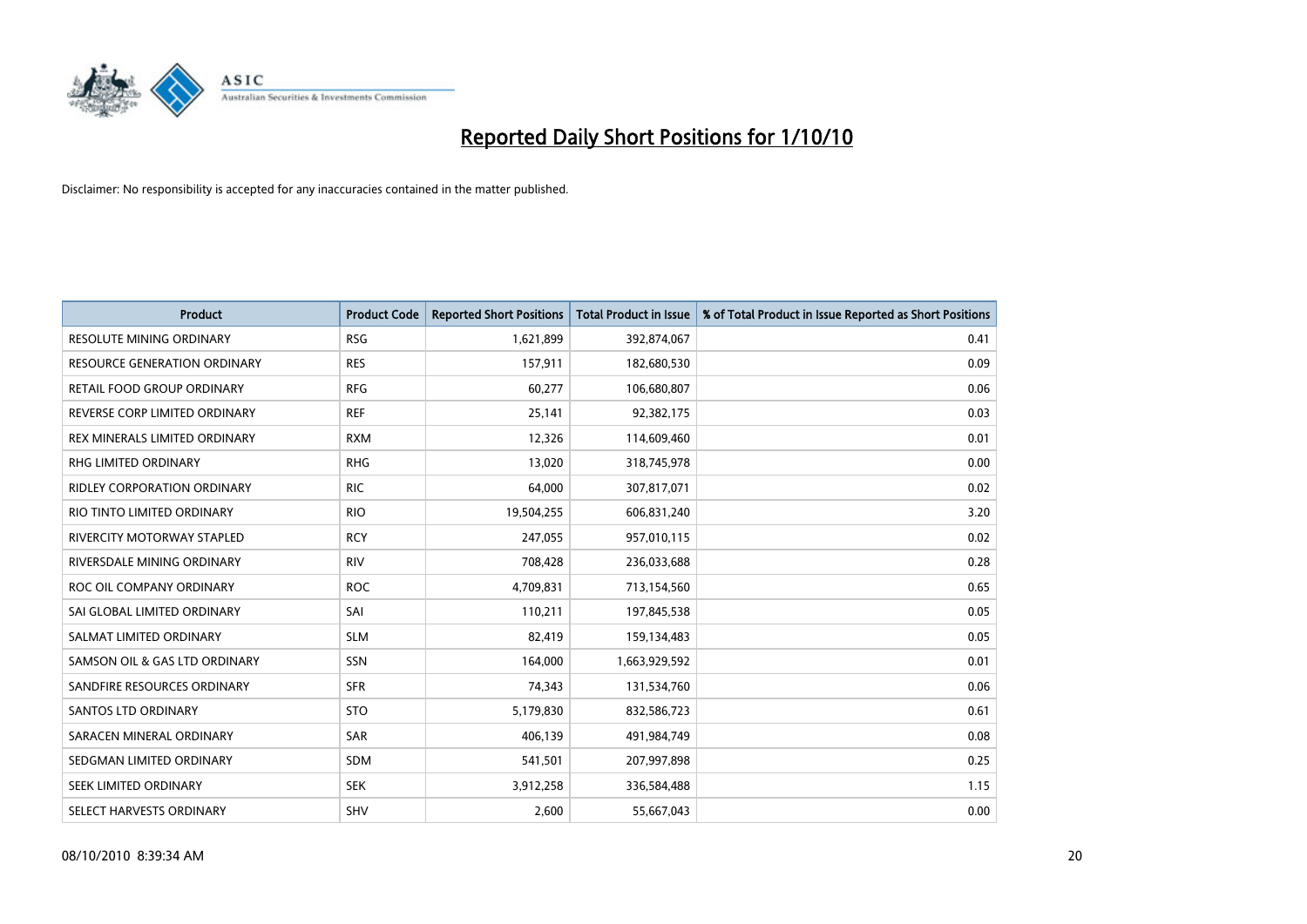

| <b>Product</b>                           | <b>Product Code</b> | <b>Reported Short Positions</b> | <b>Total Product in Issue</b> | % of Total Product in Issue Reported as Short Positions |
|------------------------------------------|---------------------|---------------------------------|-------------------------------|---------------------------------------------------------|
| SENETAS CORPORATION ORDINARY             | <b>SEN</b>          | 756,999                         | 461,522,263                   | 0.16                                                    |
| SERVCORP LIMITED ORDINARY                | SRV                 | 104,655                         | 98,440,807                    | 0.10                                                    |
| SERVICE STREAM ORDINARY                  | <b>SSM</b>          | 344,663                         | 283,418,867                   | 0.12                                                    |
| SEVEN GROUP HOLDINGS ORDINARY            | <b>SVW</b>          | 1,053,678                       | 305,410,281                   | 0.36                                                    |
| SIGMA PHARMACEUTICAL ORDINARY            | <b>SIP</b>          | 8,749,812                       | 1,178,626,572                 | 0.72                                                    |
| SILEX SYSTEMS ORDINARY                   | <b>SLX</b>          | 191,481                         | 149,506,391                   | 0.11                                                    |
| SILVER LAKE RESOURCE ORDINARY            | <b>SLR</b>          | 116,462                         | 178,757,838                   | 0.06                                                    |
| SIMS METAL MGMT LTD ORDINARY             | <b>SGM</b>          | 2,171,338                       | 203,993,432                   | 1.09                                                    |
| SINGAPORE TELECOMM. CHESS DEPOSITARY INT | SGT                 | 3,992,267                       | 391,702,434                   | 1.02                                                    |
| SKILLED GROUP LTD ORDINARY               | <b>SKE</b>          | 90,469                          | 190,738,408                   | 0.04                                                    |
| SKY CITY ENTERTAIN, ORDINARY             | <b>SKC</b>          | 12,533,353                      | 575,114,687                   | 2.18                                                    |
| <b>SKY NETWORK ORDINARY</b>              | <b>SKT</b>          | 919,140                         | 389,139,785                   | 0.24                                                    |
| SMS MANAGEMENT, ORDINARY                 | <b>SMX</b>          | 19,900                          | 67,182,500                    | 0.02                                                    |
| SONIC HEALTHCARE ORDINARY                | <b>SHL</b>          | 4,594,929                       | 388,429,875                   | 1.20                                                    |
| SOUL PATTINSON (W.H) ORDINARY            | SOL                 | 604                             | 238,640,580                   | 0.00                                                    |
| SP AUSNET STAPLED SECURITIES             | <b>SPN</b>          | 6,915,071                       | 2,748,353,504                 | 0.23                                                    |
| SPARK INFRASTRUCTURE STAPLED SECURITIES  | SKI                 | 19,449,017                      | 1,031,911,394                 | 1.87                                                    |
| SPDR 200 FUND ETF UNITS                  | <b>STW</b>          | 80                              | 57,828,081                    | 0.00                                                    |
| SPECIALTY FASHION ORDINARY               | <b>SFH</b>          | 1,437,516                       | 190,964,693                   | 0.76                                                    |
| SPOTLESS GROUP LTD ORDINARY              | <b>SPT</b>          | 1,216,149                       | 259,309,656                   | 0.47                                                    |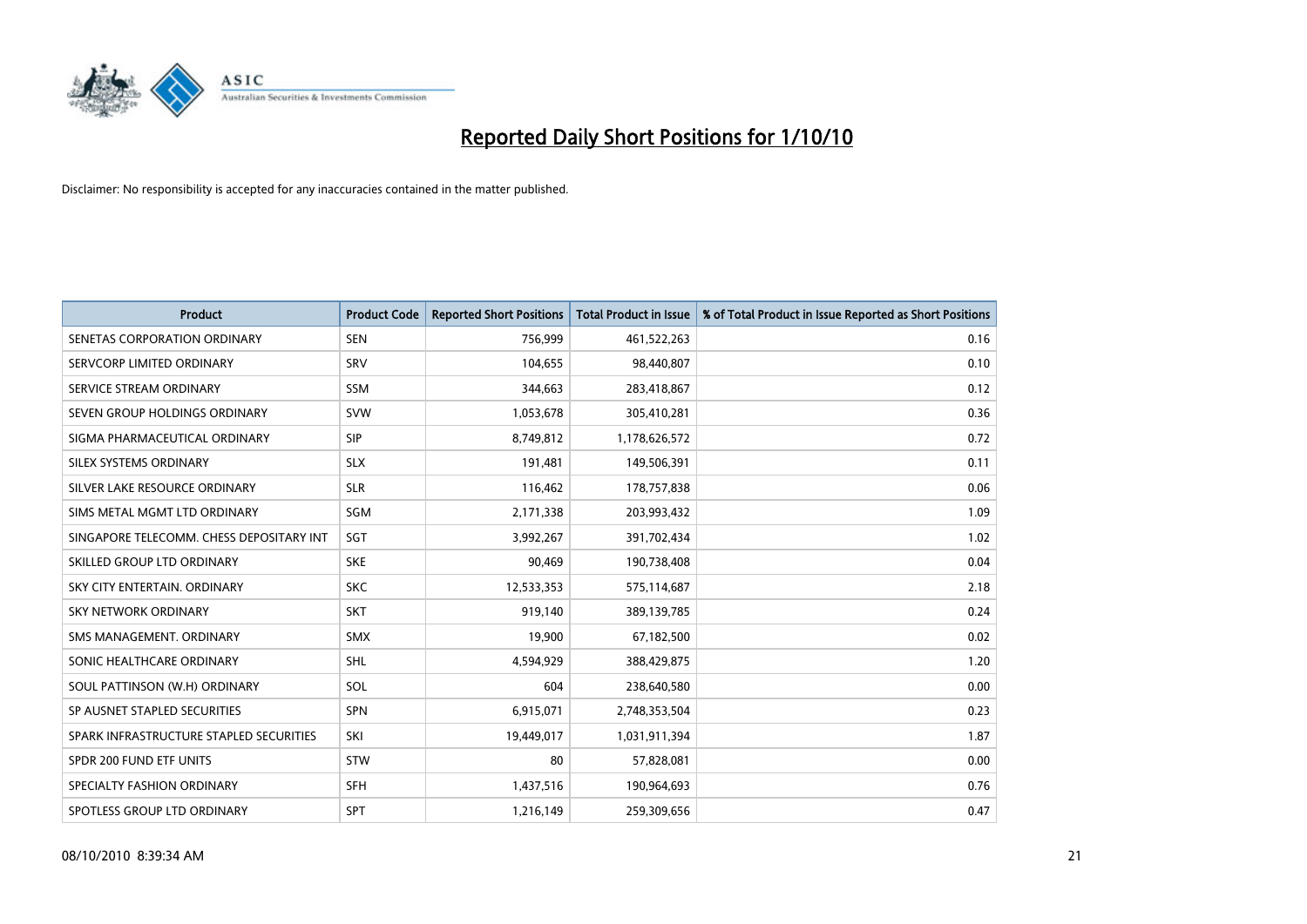

| <b>Product</b>                       | <b>Product Code</b> | <b>Reported Short Positions</b> | <b>Total Product in Issue</b> | % of Total Product in Issue Reported as Short Positions |
|--------------------------------------|---------------------|---------------------------------|-------------------------------|---------------------------------------------------------|
| ST BARBARA LIMITED ORDINARY          | <b>SBM</b>          | 29,164,165                      | 1,953,168,407                 | 1.49                                                    |
| STAGING CONNECTIONS ORDINARY         | <b>STG</b>          | 2,917,189                       | 783,175,134                   | 0.37                                                    |
| STH AMERICAN COR LTD ORDINARY        | SAY                 | 9,200                           | 231,832,027                   | 0.00                                                    |
| STHN CROSS MEDIA ORDINARY            | SXL                 | 97,945                          | 378,827,750                   | 0.02                                                    |
| STOCKLAND UNITS/ORD STAPLED          | SGP                 | 11,944,058                      | 2,383,036,717                 | 0.49                                                    |
| STRAITS RESOURCES ORDINARY           | SRL                 | 4,970,150                       | 255,203,613                   | 1.95                                                    |
| STW COMMUNICATIONS ORDINARY          | SGN                 | 198,020                         | 364,310,964                   | 0.05                                                    |
| SUNCORP-METWAY, ORDINARY             | <b>SUN</b>          | 3,340,506                       | 1,281,390,524                 | 0.27                                                    |
| SUNDANCE RESOURCES ORDINARY          | SDL                 | 17,377,106                      | 2,709,995,932                 | 0.63                                                    |
| SUNLAND GROUP LTD ORDINARY           | SDG.                | 88.337                          | 251,107,692                   | 0.04                                                    |
| SUPER CHEAP AUTO GRP ORDINARY        | SUL                 | 334,634                         | 127,890,079                   | 0.25                                                    |
| SWICK MINING ORDINARY                | <b>SWK</b>          | 1,548                           | 236,724,970                   | 0.00                                                    |
| SYMEX HOLDINGS ORDINARY              | <b>SYM</b>          | 6,633                           | 125,037,628                   | 0.01                                                    |
| <b>TABCORP HOLDINGS LTD ORDINARY</b> | <b>TAH</b>          | 6,786,567                       | 616,489,466                   | 1.10                                                    |
| <b>TALENT2 INTERNATION ORDINARY</b>  | <b>TWO</b>          | $\overline{7}$                  | 141,271,875                   | 0.00                                                    |
| TAP OIL LIMITED ORDINARY             | <b>TAP</b>          | 13,802                          | 156,485,921                   | 0.01                                                    |
| TASSAL GROUP LIMITED ORDINARY        | <b>TGR</b>          | 3,595,602                       | 144,197,882                   | 2.48                                                    |
| TATTS GROUP LTD ORDINARY             | <b>TTS</b>          | 10,517,430                      | 1,282,032,285                 | 0.82                                                    |
| TELECOM CORPORATION ORDINARY         | <b>TEL</b>          | 30,564,639                      | 1,924,231,921                 | 1.59                                                    |
| TELSTRA CORPORATION. ORDINARY        | <b>TLS</b>          | 50,925,598                      | 12,443,074,357                | 0.41                                                    |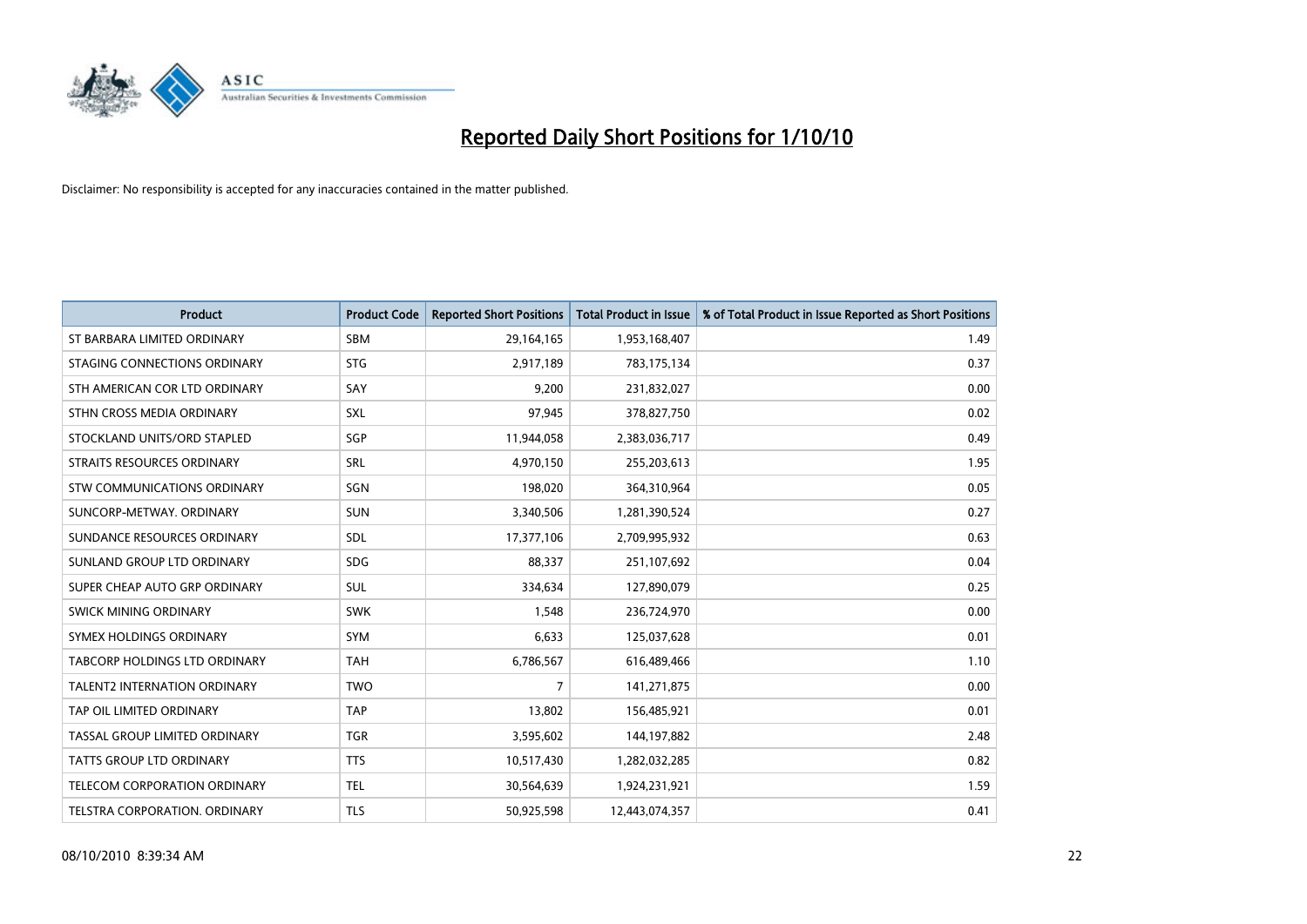

| <b>Product</b>                          | <b>Product Code</b> | <b>Reported Short Positions</b> | <b>Total Product in Issue</b> | % of Total Product in Issue Reported as Short Positions |
|-----------------------------------------|---------------------|---------------------------------|-------------------------------|---------------------------------------------------------|
| TEN NETWORK HOLDINGS ORDINARY           | <b>TEN</b>          | 4,285,651                       | 1,045,236,720                 | 0.42                                                    |
| TFS CORPORATION LTD ORDINARY            | <b>TFC</b>          | 63,054                          | 227,360,909                   | 0.02                                                    |
| THE REJECT SHOP ORDINARY                | <b>TRS</b>          | 26,394                          | 26,033,570                    | 0.10                                                    |
| THOR MINING PLC CHESS DEPOSITARY        | <b>THR</b>          | 2,307                           | 245,247,701                   | 0.00                                                    |
| THORN GROUP LIMITED ORDINARY            | <b>TGA</b>          | 2,361                           | 129,459,770                   | 0.00                                                    |
| TIMBERCORP LIMITED ORDINARY             | <b>TIM</b>          | 1,171,620                       | 352,071,429                   | 0.33                                                    |
| <b>TISHMAN SPEYER UNITS</b>             | <b>TSO</b>          | 53,156                          | 338,440,904                   | 0.01                                                    |
| TNG LIMITED ORDINARY                    | <b>TNG</b>          | 4,321                           | 258,055,076                   | 0.00                                                    |
| TOLL HOLDINGS LTD ORDINARY              | <b>TOL</b>          | 11,547,852                      | 702,867,609                   | 1.62                                                    |
| TORO ENERGY LIMITED ORDINARY            | <b>TOE</b>          | 35,404                          | 964,936,676                   | 0.00                                                    |
| <b>TOWER AUSTRALIA ORDINARY</b>         | <b>TAL</b>          | 1,102,579                       | 415,928,881                   | 0.26                                                    |
| <b>TOWER LIMITED ORDINARY</b>           | <b>TWR</b>          | 689,519                         | 260,631,787                   | 0.26                                                    |
| TOX FREE SOLUTIONS ORDINARY             | <b>TOX</b>          | 98.658                          | 91,765,500                    | 0.10                                                    |
| TPG TELECOM LIMITED ORDINARY            | <b>TPM</b>          | 1,289,731                       | 767,849,104                   | 0.16                                                    |
| TRANSFIELD SERV INFR STAPLED SECURITIES | <b>TSI</b>          | 209,212                         | 434,862,971                   | 0.05                                                    |
| <b>TRANSFIELD SERVICES ORDINARY</b>     | <b>TSE</b>          | 2,345,065                       | 441,350,229                   | 0.54                                                    |
| TRANSPACIFIC INDUST, ORDINARY           | <b>TPI</b>          | 13,310,817                      | 960,638,735                   | 1.38                                                    |
| TRANSURBAN GROUP TRIPLE STAPLED SEC.    | <b>TCL</b>          | 6,329,025                       | 1,441,290,633                 | 0.40                                                    |
| TRINITY GROUP STAPLED SECURITIES        | <b>TCO</b>          | 3,419                           | 231,701,539                   | 0.00                                                    |
| TROY RESOURCES NL ORDINARY              | <b>TRY</b>          | 244,764                         | 87,474,323                    | 0.28                                                    |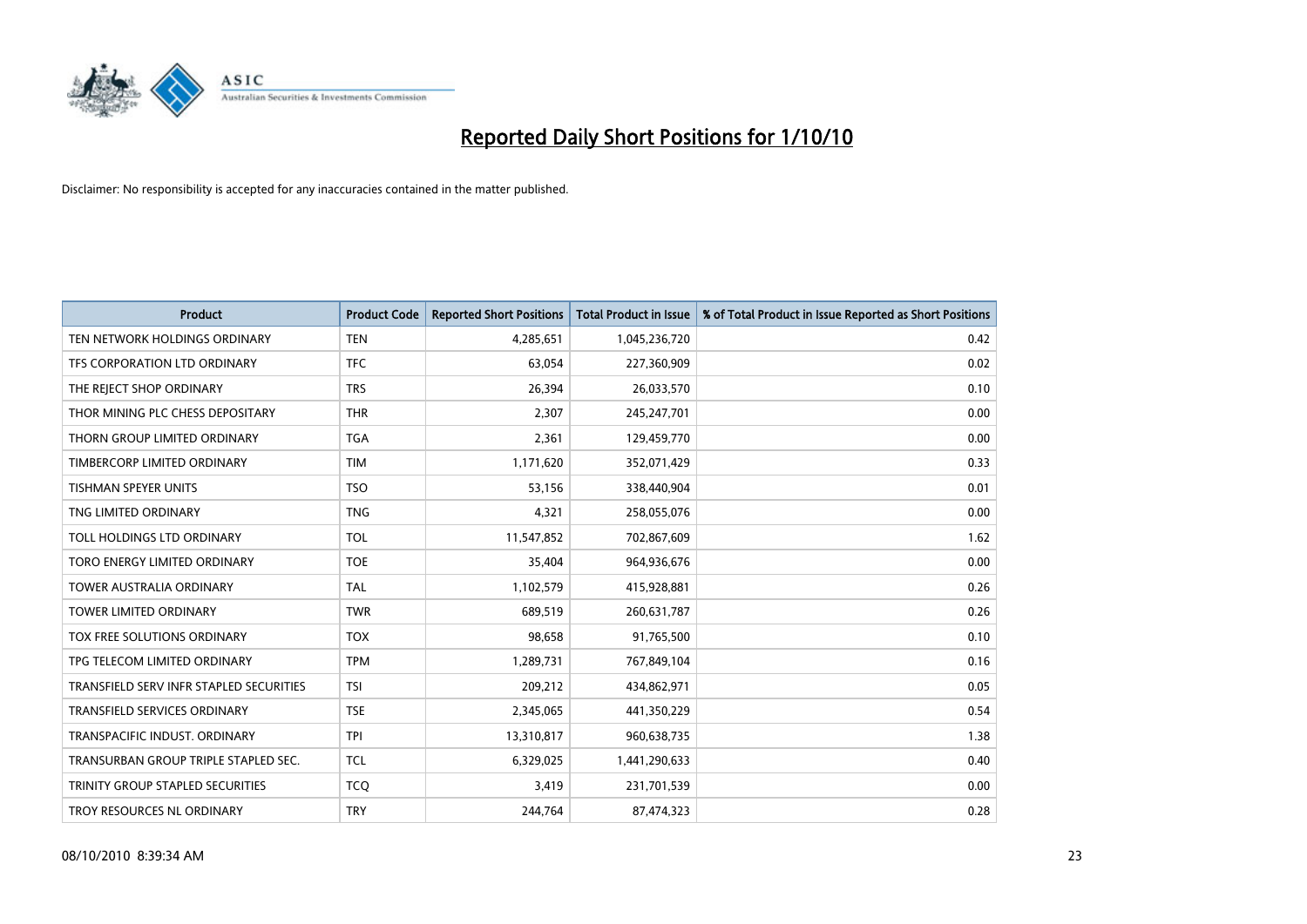

| <b>Product</b>                            | <b>Product Code</b> | <b>Reported Short Positions</b> | <b>Total Product in Issue</b> | % of Total Product in Issue Reported as Short Positions |
|-------------------------------------------|---------------------|---------------------------------|-------------------------------|---------------------------------------------------------|
| UGL LIMITED ORDINARY                      | <b>UGL</b>          | 4,425,677                       | 165,928,705                   | 2.64                                                    |
| UNILIFE CORPORATION CDI 6:1               | <b>UNS</b>          | 190,505                         | 238,135,980                   | 0.08                                                    |
| UXC LIMITED ORDINARY                      | <b>UXC</b>          | 678,611                         | 295,848,104                   | 0.22                                                    |
| VALAD PROPERTY GROUP STAPLED US PROHIBIT. | <b>VPG</b>          | 4,391,881                       | 2,302,129,263                 | 0.18                                                    |
| <b>VDM GROUP LIMITED ORDINARY</b>         | <b>VMG</b>          | 11,116                          | 195,613,088                   | 0.01                                                    |
| <b>VENTURE MINERALS ORDINARY</b>          | <b>VMS</b>          | 6,500                           | 168, 163, 334                 | 0.00                                                    |
| <b>VILLAGE ROADSHOW LTD ORDINARY</b>      | <b>VRL</b>          | 682                             | 114,217,649                   | 0.00                                                    |
| VILLAGE ROADSHOW LTD 'A' CLASS PREFERENCE | <b>VRLPA</b>        | 19,559                          | 52,235,451                    | 0.04                                                    |
| <b>VIRGIN BLUE HOLDINGS ORDINARY</b>      | <b>VBA</b>          | 18,335,878                      | 2,209,126,568                 | 0.82                                                    |
| <b>VISION GROUP HLDGS ORDINARY</b>        | <b>VGH</b>          | 78,000                          | 72,671,765                    | 0.11                                                    |
| VITA GROUP LTD ORDINARY                   | <b>VTG</b>          | 75,190                          | 142,499,800                   | 0.05                                                    |
| VITERRA INC CDI 1:1                       | <b>VTA</b>          | 73,872                          | 68,629,939                    | 0.11                                                    |
| <b>WAREHOUSE GROUP ORDINARY</b>           | <b>WHS</b>          | 310,922                         | 311,195,868                   | 0.10                                                    |
| <b>WATPAC LIMITED ORDINARY</b>            | <b>WTP</b>          | 7,535                           | 183,341,382                   | 0.00                                                    |
| <b>WDS LIMITED ORDINARY</b>               | <b>WDS</b>          | 23,204                          | 143,107,458                   | 0.02                                                    |
| WEBJET LIMITED ORDINARY                   | <b>WEB</b>          | 107,933                         | 77,061,278                    | 0.15                                                    |
| WESFARMERS LIMITED ORDINARY               | <b>WES</b>          | 22,298,294                      | 1,005,171,932                 | 2.18                                                    |
| WESFARMERS LIMITED PARTIALLY PROTECTED    | <b>WESN</b>         | 1,988,145                       | 151,900,230                   | 1.30                                                    |
| WEST AUSTRALIAN NEWS ORDINARY             | <b>WAN</b>          | 6,933,099                       | 216,011,546                   | 3.20                                                    |
| WESTERN AREAS NL ORDINARY                 | <b>WSA</b>          | 8,888,202                       | 179,735,899                   | 4.94                                                    |